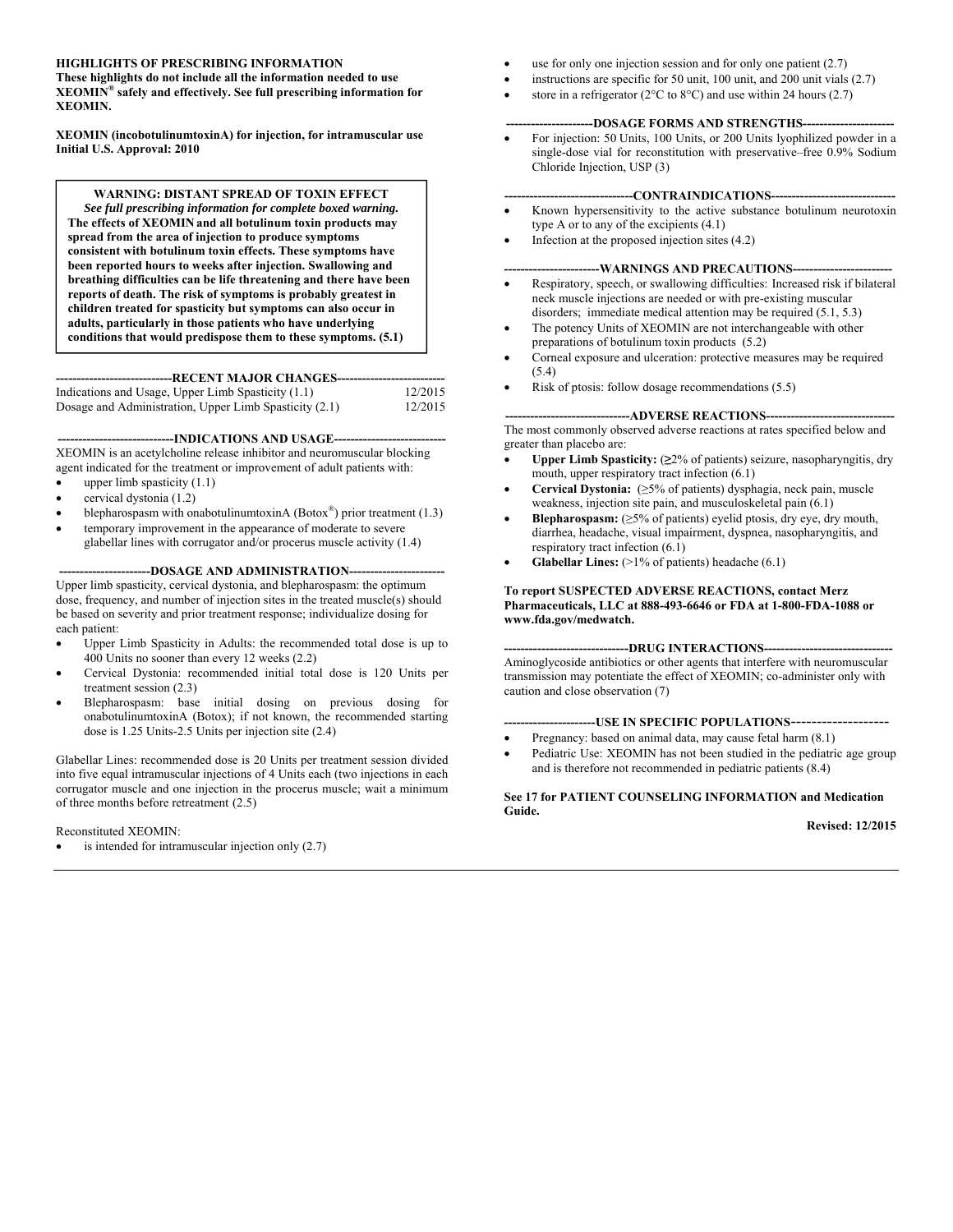### **FULL PRESCRIBING INFORMATION: CONTENTS\***

## **WARNING: DISTANT SPREAD OF TOXIN EFFECT**

- **1 INDICATIONS AND USAGE** 
	- 1.1 Upper Limb Spasticity
	- 1.2 Cervical Dystonia
	- 1.3 Blepharospasm
	- 1.4 Glabellar Lines

## **2 DOSAGE AND ADMINISTRATION**

- 2.1 Instructions for Safe Use
- 2.2 Upper Limb Spasticity
- 2.3 Cervical Dystonia
- 2.4 Blepharospasm
- 2.5 Glabellar Lines
- 2.6 Special Populations
- 2.7 Preparation and Reconstitution Technique
- 2.8 Administration
- 2.9 Monitoring to Assess Effectiveness
- **3 DOSAGE FORMS AND STRENGTHS**

## **4 CONTRAINDICATIONS**

- 4.1 Hypersensitivity
- 4.2 Infection at Injection Site
- **5 WARNINGS AND PRECAUTIONS** 
	- 5.1 Spread of Toxin Effect
	- 5.2 Lack of Interchangeability between Botulinum Toxin Products
	- 5.3 Dysphagia and Breathing Difficulties
	- 5.4 Corneal Exposure, Corneal Ulceration, and Ectropion in Patients Treated for Blepharospasm
	- 5.5 Risk of Ptosis in Patients Treated for Glabellar Lines
	- 5.6 Human Albumin and Transmission of Viral Diseases

#### **6 ADVERSE REACTIONS**

6.1 Clinical Trials Experience

6.2 Immunogenicity

 $\mathcal{L} = \{ \mathcal{L} = \{ \mathcal{L} = \{ \mathcal{L} = \{ \mathcal{L} = \{ \mathcal{L} = \{ \mathcal{L} = \{ \mathcal{L} = \{ \mathcal{L} = \{ \mathcal{L} = \{ \mathcal{L} = \{ \mathcal{L} = \{ \mathcal{L} = \{ \mathcal{L} = \{ \mathcal{L} = \{ \mathcal{L} = \{ \mathcal{L} = \{ \mathcal{L} = \{ \mathcal{L} = \{ \mathcal{L} = \{ \mathcal{L} = \{ \mathcal{L} = \{ \mathcal{L} = \{ \mathcal{L} = \{ \mathcal{$ 

- 6.3 Postmarketing Experience
- **7 DRUG INTERACTIONS**
- **8 USE IN SPECIFIC POPULATIONS** 
	- 8.1 Pregnancy
	- 8.3 Nursing Mothers
	- 8.4 Pediatric Use
	- 8.5 Geriatric Use
- **10 OVERDOSAGE**
- **11 DESCRIPTION**
- **12 CLINICAL PHARMACOLOGY** 
	- 12.1 Mechanism of Action
	- 12.2 Pharmacodynamics
	- 12.3 Pharmacokinetics

## **13 NONCLINICAL TOXICOLOGY**

13.1 Carcinogenesis, Mutagenesis, Impairment of Fertility

#### **14 CLINICAL STUDIES**

- 14.1 Upper Limb Spasticity
- 14.2 Cervical Dystonia
- 14.3 Blepharospasm
- 14.4 Glabellar Lines
- **16 HOW SUPPLIED/STORAGE AND HANDLING** 
	- 16.1 How Supplied
	- 16.2 Storage
	- 16.3 Handling
- **17 PATIENT COUNSELING INFORMATION**  17.1 General

\*Sections or subsections omitted from the full prescribing information are not listed**.**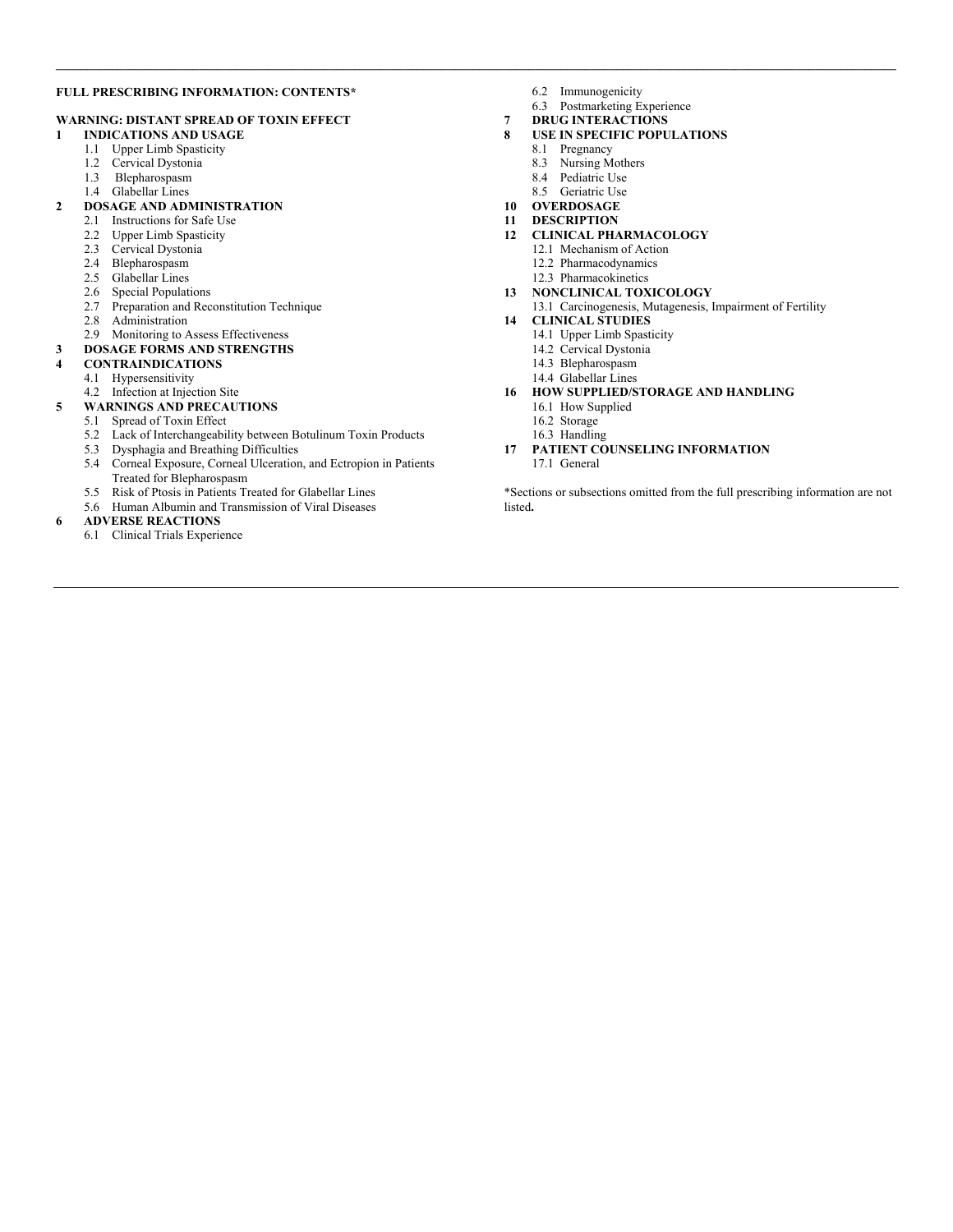## **WARNING: DISTANT SPREAD OF TOXIN EFFECT**

**Postmarketing reports indicate that the effects of XEOMIN and all botulinum toxin products may spread from the area of injection to produce symptoms consistent with botulinum toxin effects. These may include asthenia, generalized muscle weakness, diplopia, blurred vision, ptosis, dysphagia, dysphonia, dysarthria, urinary incontinence and breathing difficulties. These symptoms have been reported hours to weeks after injection. Swallowing and breathing difficulties can be life threatening and there have been reports of death. The risk of symptoms is probably greatest in children treated for spasticity but symptoms can also occur in adults treated for spasticity and other conditions, particularly in those patients who have underlying conditions that would predispose them to these symptoms. In unapproved uses, including spasticity in children and in approved indications, cases of spread of effect have been reported at doses comparable to those used to treat cervical dystonia and at lower doses** *[see Warnings and Precautions (5.1)]***.** 

## **1 INDICATIONS AND USAGE**

## **1.1 Upper Limb Spasticity**

XEOMIN (incobotulinumtoxinA) is indicated for the treatment of upper limb spasticity in adult patients.

### **1.2 Cervical Dystonia**

XEOMIN (incobotulinumtoxinA) is indicated for the treatment of adults with cervical dystonia in both botulinum toxin-naïve and previously treated patients.

### **1.3 Blepharospasm**

XEOMIN (incobotulinumtoxinA) is indicated for the treatment of adults with blepharospasm who were previously treated with onabotulinumtoxinA (Botox).

### **1.4 Glabellar Lines**

XEOMIN (incobotulinumtoxinA) is indicated for the temporary improvement in the appearance of moderate to severe glabellar lines associated with corrugator and/or procerus muscle activity in adult patients.

## **2 DOSAGE AND ADMINISTRATION**

#### **2.1 Instructions for Safe Use**

The potency Units of XEOMIN (incobotulinumtoxinA) for injection are specific to the preparation and assay method utilized. They are not interchangeable with other preparations of botulinum toxin products and, therefore, units of biological activity of XEOMIN cannot be compared to or converted into Units of any other botulinum toxin products assessed with any other specific assay method *[see Warnings and Precautions (5.2) and Description (11)]*. Reconstituted Xeomin is intended for intramuscular injection only.

The recommended maximum cumulative dose for any indication should not exceed 400 Units in a treatment session.

## **2.2 Upper Limb Spasticity**

The dosage, frequency, and number of injection sites should be tailored to the individual patient based on the size, number, and location of muscles to be treated, severity of spasticity, presence of local muscle weakness, patient's response to previous treatment, and adverse event history with XEOMIN. The frequency of XEOMIN treatments should be no sooner than every 12 weeks. In spasticity patients not previously treated with botulinum toxins, initial dosing should begin at the low end of the recommended dosing range and titrated as clinically necessary. Most patients in clinical studies were retreated between 12-14 weeks.

| Table 1: AEOMIN DOSING by MUSCLE for Treatment of Opper Linib Spasticity |                      |                     |
|--------------------------------------------------------------------------|----------------------|---------------------|
| <b>Clinical Pattern</b>                                                  | <b>Units (Range)</b> | Number of injection |
| Muscle                                                                   |                      | sites per muscle    |
|                                                                          |                      |                     |
| <b>Clenched Fist</b>                                                     |                      |                     |
| Flexor digitorum superficialis                                           | 25 Units-100 Units   | $\overline{c}$      |
| Flexor digitorum profundus                                               | 25 Units-100 Units   | $\mathfrak{D}$      |
| <b>Flexed Wrist</b>                                                      |                      |                     |
| Flexor carpi radialis                                                    | 25 Units-100 Units   | $1 - 2$             |
| Flexor carpi ulnaris                                                     | 20 Units-100 Units   | $1 - 2$             |
| <b>Flexed Elbow</b>                                                      |                      |                     |
| <b>Brachioradialis</b>                                                   | 25 Units-100 Units   | $1 - 3$             |
| <b>Biceps</b>                                                            | 50 Units-200 Units   | $1 - 4$             |
| <b>Brachialis</b>                                                        | 25 Units-100 Units   | $1 - 2$             |
| <b>Pronated Forearm</b>                                                  |                      |                     |
| Pronator quadratus                                                       | 10 Units-50 Units    | 1                   |
| Pronator teres                                                           | 25 Units-75 Units    | $1 - 2$             |
| Thumb-in-Palm                                                            |                      |                     |
| Flexor pollicis longus                                                   | 10 Units-50 Units    | 1                   |
| <b>Adductor pollicis</b>                                                 | 5 Units-30 Units     |                     |
| Flexor pollicis brevis/                                                  | 5 Units-30 Units     |                     |
| Opponens pollicis                                                        |                      |                     |

#### **Table 1: XEOMIN Dosing by Muscle for Treatment of Upper Limb Spasticity**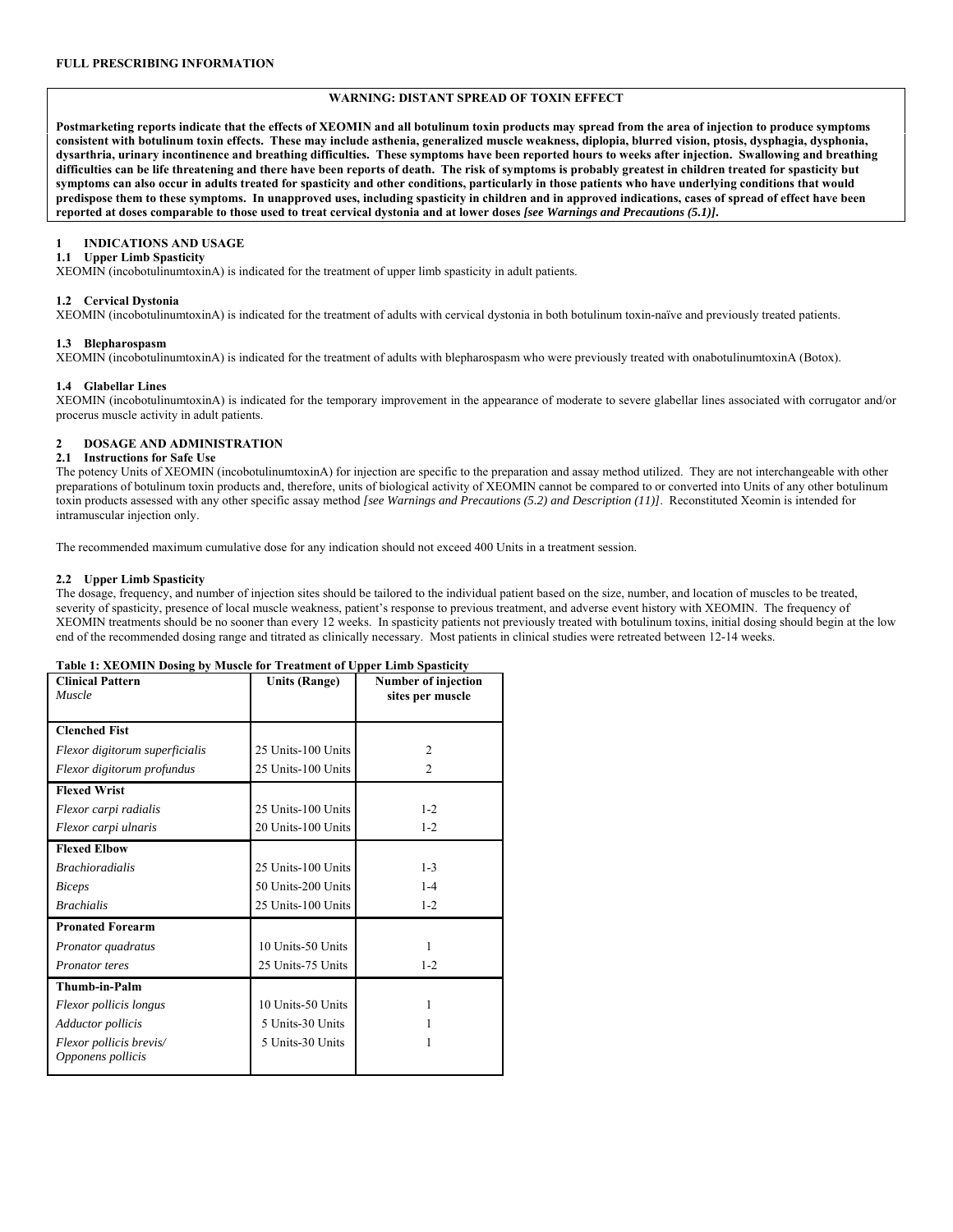

## **2.3 Cervical Dystonia**

The recommended initial total dose of XEOMIN for cervical dystonia is 120 Units. In a placebo-controlled trial utilizing initial XEOMIN doses of 120 Units and 240 Units, no meaningful difference in effectiveness was demonstrated between the doses *[see Clinical Studies (14.2)]*. In previously treated patients, their past dose, response to treatment, duration of effect, and adverse event history should be taken into consideration when determining the XEOMIN dose.

In the treatment of cervical dystonia, XEOMIN is usually injected into the sternocleidomastoid, levator scapulae, splenius capitis, scalenus, and/or the trapezius muscle(s). This list is not exhaustive, as any of the muscles responsible for controlling head position may require treatment *[see Clinical Studies (14.2)]*. The dose and number of injection sites in each treated muscle should be individualized based on the number and location of the muscle(s) to be treated, the degree of spasticity/dystonia, muscle mass, body weight, and response to any previous botulinum toxin injections.

The frequency of XEOMIN repeat treatments should be determined by clinical response, but should generally be no more frequent than every 12 weeks *[see Clinical Studies (14.2)]*.

## **2.4 Blepharospasm**

The recommended initial total dose of XEOMIN should be the same dose as the patient's previous treatment of onabotulinumtoxinA (Botox), although responses to XEOMIN and onabotulinumtoxinA (Botox) may differ in individual patients. In a placebo-controlled trial in which patients were dosed with the same number of Units as they had received previously with onabotulinumtoxinA (Botox), the mean dose per eye was about 33 Units (range 10 Units-50 Units), and the mean number of injections per eye was 6. The maximum dose per eye in the controlled trials was 50 Units, with a range of 10 Units-50 Units. In the controlled trial, few patients received a total dose of greater than 75 Units.

If the previous dose of Botox is not known, the initial dose of XEOMIN should be between 1.25 Units-2.5 Units/injection site.

The total initial dose of XEOMIN in both eyes should not exceed 70 Units (35 Units/eye).

The number and location of injection sites should be based on the severity of blepharospasm, and previous dose and response to onabotulinumtoxinA (Botox) injections. Subsequent dosing should be tailored to the individual patient, based on response, up to a maximum dose of 35 Units per eye *[see Clinical Studies 14.3]*. XEOMIN dosing has not been established in patients with blepharospasm who have not been previously treated with onabotulinumtoxinA (Botox).

The frequency of XEOMIN repeat treatments should be determined by clinical response but should generally be no more frequent than every 12 weeks *[see Clinical Studies (14.3)]*.

### **2.5 Glabellar Lines**

The total recommended XEOMIN dose is 20 Units per treatment session divided into five equal intramuscular injections of 4 Units each. The five injection sites are: two injections in each corrugator muscle and one injection in the procerus muscle.

Retreatment with XEOMIN should be administered no more frequently than every three months.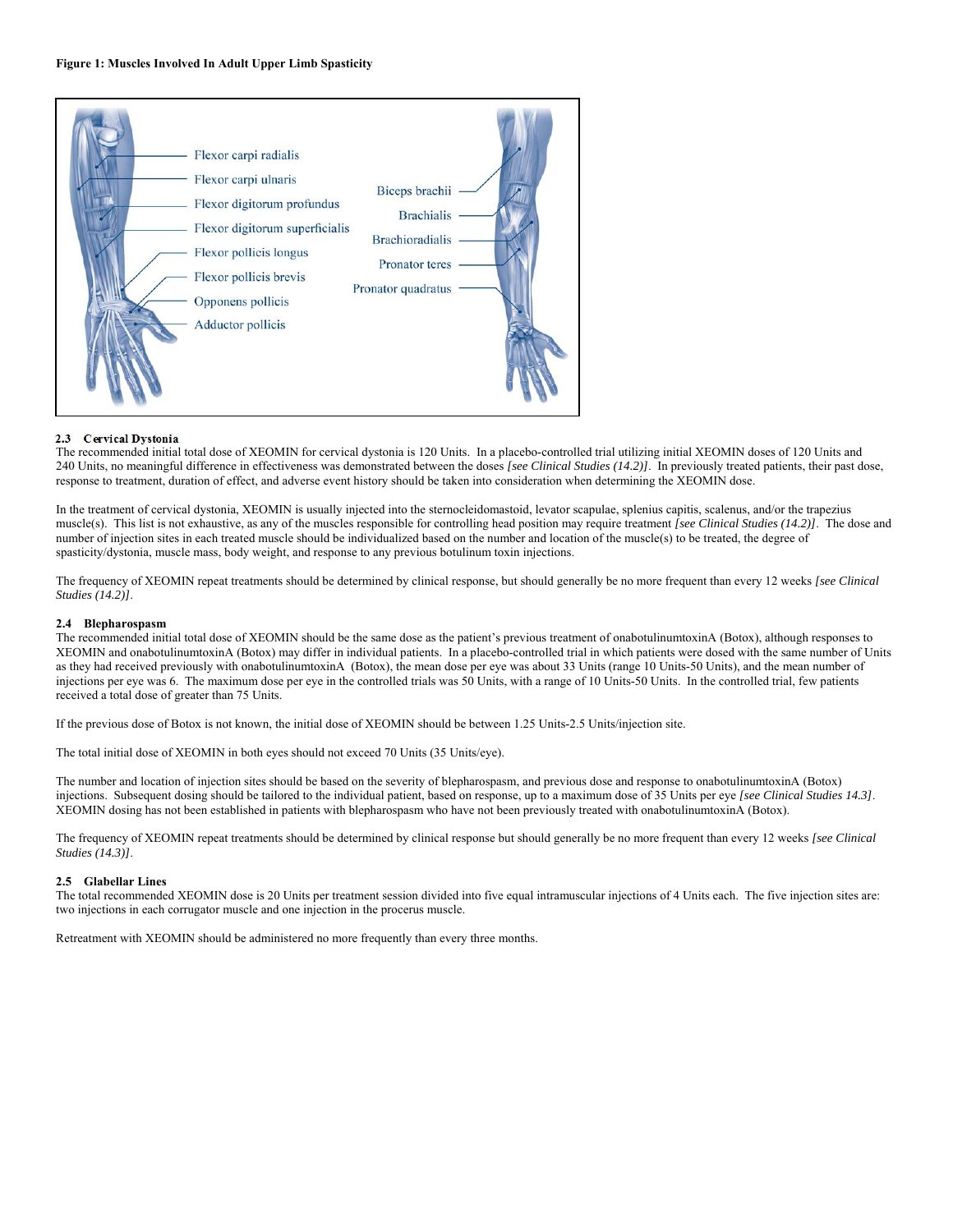**Figure 2: Injection Sites for Glabellar Lines** 



## **2.6 Special Populations**

The safety and effectiveness of XEOMIN in the treatment of upper limb spasticity, cervical dystonia, blepharospasm, and glabellar lines in patients below 18 years of age have not been assessed *[see Warnings and Precautions (5.1)]*.

#### **2.7 Preparation and Reconstitution Technique**

Prior to injection, reconstitute each vial of XEOMIN with sterile, preservative-free 0.9% Sodium Chloride Injection, USP *[see Dosage Form and Strengths (3)]*. A 20-27 gauge short bevel needle is recommended for reconstitution. Draw up an appropriate amount of preservative-free 0.9% Sodium Chloride Injection, USP into a syringe (see **Table** *and [Dosage Form and Strengths (3)]*). Clean the exposed portion of the rubber stopper of the vial with alcohol (70%) prior to insertion of the needle. After vertical insertion of the needle through the rubber stopper, the vacuum will draw the saline into the vial. Gently inject any remaining saline into the vial to avoid foam formation. If the vacuum does not pull the saline into the vial, then XEOMIN must be discarded. Remove the syringe from the vial and mix XEOMIN with the saline by carefully swirling and inverting/flipping the vial – do not shake vigorously. Reconstituted XEOMIN is a clear, colorless solution free of particulate matter. XEOMIN should not be used if the reconstituted solution has a cloudy appearance or contains floccular or particulate matter.

After reconstitution, XEOMIN should be used for only one injection session and for only one patient. Reconstituted XEOMIN solution should be administered within 24 hours after dilution. During this time period, reconstituted XEOMIN should be stored in the original container in a refrigerator 2°C -8°C (36°F -46°F).

Diluent volumes for reconstitution of XEOMIN are indicated in **Table** 2.

| <b>Volume of Preservative-free 0.9%</b> | 50 Unit Vial:                      | 100 Unit Vial:                     | 200 Unit Vial:                     |  |
|-----------------------------------------|------------------------------------|------------------------------------|------------------------------------|--|
| Sodium Chloride Injection, USP          | Resulting dose in Units per 0.1 mL | Resulting dose in Units per 0.1 mL | Resulting dose in Units per 0.1 mL |  |
| $0.25$ mL                               | 20 Units                           | ۰                                  | ۰                                  |  |
| $0.5$ mL                                | 10 Units                           | 20 Units                           | 40 Units                           |  |
| 1 mL                                    | 5 Units                            | 10 Units                           | 20 Units                           |  |
| $1.25$ mL                               | 4 Units                            | 8 Units                            | 16 Units                           |  |
| 2 mL                                    | 2.5 Units                          | 5 Units                            | 10 Units                           |  |
| $2.5$ mL                                | 2 Units                            | 4 Units                            | 8 Units                            |  |
| 4 mL                                    | 1.25 Units                         | 2.5 Units                          | 5 Units                            |  |
| 5mL                                     | 1 Unit                             | 2 Units                            | 4 Units                            |  |

## **Table 2: Diluent Volumes for Reconstitution of XEOMIN**

### **2.8 Administration**

Reconstituted XEOMIN is intended for intramuscular injection only.

If proposed injection sites are marked with a pen, the product must not be injected through the pen marks; otherwise a permanent tattooing effect may occur.

The number of injection sites is dependent upon the size of the muscle to be treated and the volume of reconstituted XEOMIN injected.

XEOMIN should be injected carefully when injected at sites close to sensitive structures, such as the carotid artery, lung apices, and esophagus. Before administering XEOMIN, the physician should be familiar with the patient's anatomy and any anatomic alterations, e.g., due to prior surgical procedures.

## Upper Limb Spasticity and Cervical Dystonia

A suitable sterile needle (e.g., 26-gauge (0.45 mm diameter), 37 mm length for superficial muscles; or 22-gauge (0.70 mm diameter), 75 mm length for injections into deeper muscles) should be used in the administration in the treatment of upper limb spasticity and cervical dystonia.

Localization of the involved muscles with electromyographic guidance or nerve stimulation techniques may be useful.

#### Blepharospasm

A suitable sterile needle (e.g., 30-gauge (0.40 mm diameter), 12.5 mm length should be used in the administration in the treatment of blepharospasm.

#### Glabellar Lines

A suitable sterile needle 30-33 gauge (0.3-0.2 mm diameter), 13 mm length should be used in the administration in the treatment of glabellar lines.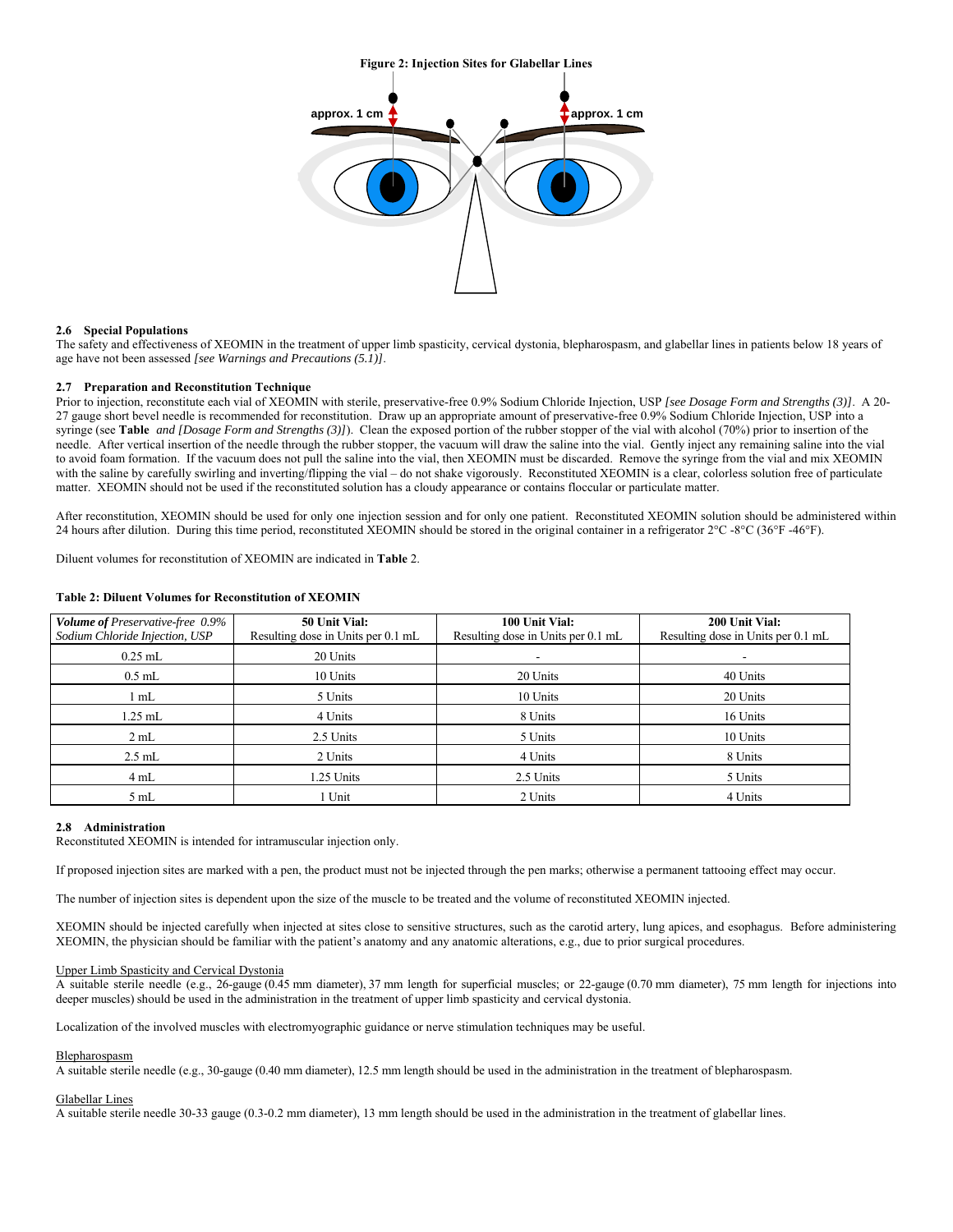## **2.9 Monitoring to Assess Effectiveness**

The median first onset of XEOMIN effect occurs within seven days after injection. The typical duration of effect of each treatment is up to 3 months; however, the effect may last significantly longer, or shorter, in individual patients.

## **3 DOSAGE FORMS AND STRENGTHS**

For injection: 50 Units, 100 Units, or 200 Units lyophilized powder in a single-dose vial for reconstitution only with preservative-free 0.9% Sodium Chloride Injection, USP.

## **4 CONTRAINDICATIONS**

## **4.1 Hypersensitivity**

Hypersensitivity reactions have been reported with botulinum toxin products (anaphylaxis, serum sickness, urticaria, soft tissue edema, and dyspnea). If serious and/or immediate hypersensitivity reactions occur further injection of XEOMIN should be discontinued and appropriate medical therapy immediately instituted. The use of XEOMIN in patients with a known hypersensitivity to any botulinum neurotoxin or to any of the excipients (human albumin, sucrose), could lead to a life-threatening allergic reaction. XEOMIN is contraindicated in patients with known hypersensitivity to any botulinum toxin preparation or to any of the components in the formulation *[see Warnings and Precautions (5.3) and Description (11)]*.

## **4.2 Infection at Injection Site**

Use in patients with an infection at the injection site could lead to severe local or disseminated infection. XEOMIN is contraindicated in the presence of infection at the proposed injection site(s).

## **5 WARNINGS AND PRECAUTIONS**

## **5.1 Spread of Toxin Effect**

Postmarketing safety data from XEOMIN and other approved botulinum toxins suggest that botulinum toxin effects may, in some cases, be observed beyond the site of local injection. The symptoms are consistent with the mechanism of action of botulinum toxin and may include asthenia, generalized muscle weakness, diplopia, blurred vision, ptosis, dysphagia, dysphonia, dysarthria, urinary incontinence, and breathing difficulties. These symptoms have been reported hours to weeks after injection. Swallowing and breathing difficulties can be life threatening and there have been reports of death related to the spread of toxin effects. The risk of symptoms is probably greatest in children treated for spasticity but symptoms can occur in adults treated for spasticity and other conditions, and particularly in those patients who have underlying conditions that would predispose them to these symptoms. In unapproved uses, including spasticity in children, and in approved indications, symptoms consistent with spread of toxin effect have been reported at doses comparable to or lower than doses used to treat cervical dystonia.

Patients or caregivers should be advised to seek immediate medical care if swallowing, speech, or respiratory disorders occur.

### **5.2 Lack of Interchangeability between Botulinum Toxin Products**

The potency Units of XEOMIN are specific to the preparation and assay method utilized. They are not interchangeable with the other preparations of botulinum toxin products and, therefore, Units of biological activity of XEOMIN cannot be compared to or converted into Units of any other botulinum toxin products assessed with any other specific assay method *[see Description (11)]*.

## **5.3 Dysphagia and Breathing Difficulties**

Treatment with XEOMIN and other botulinum toxin products can result in swallowing or breathing difficulties. Patients with pre-existing swallowing or breathing difficulties may be more susceptible to these complications. In most cases, this is a consequence of weakening of muscles in the area of injection that are involved in breathing or swallowing. When distant effects occur, additional respiratory muscles may be involved *[See Warnings and Precautions (5.1)]*.

Deaths as a complication of severe dysphagia have been reported after treatment with botulinum toxin. Dysphagia may persist for several months, and require use of a feeding tube to maintain adequate nutrition and hydration. Aspiration may result from severe dysphagia and is a particular risk when treating patients in whom swallowing or respiratory function is already compromised.

Treatment of cervical dystonia with botulinum toxins may weaken neck muscles that serve as accessory muscles of ventilation. This may result in critical loss of breathing capacity in patients with respiratory disorders who may have become dependent upon these accessory muscles. There have been post-marketing reports of serious breathing difficulties, including respiratory failure, in patients with cervical dystonia treated with botulinum toxin products.

Patients with smaller neck muscle mass and patients who require bilateral injections into the sternocleidomastoid muscles have been reported to be at greater risk of dysphagia. In general, limiting the dose injected into the sternocleidomastoid muscle may decrease the occurrence of dysphagia.

Patients treated with botulinum toxin may require immediate medical attention should they develop problems with swallowing, speech or respiratory disorders. These reactions can occur within hours to weeks after injection with botulinum toxin *[See Warnings and Precautions (5.1) and Adverse Reactions (6.1)]*.

Patients with neuromuscular disorders with peripheral motor neuropathic diseases, amyotrophic lateral sclerosis, or neuromuscular junctional disorders (e.g., myasthenia gravis or Lambert-Eaton syndrome) may be at increased risk for severe dysphagia and respiratory compromise from typical doses of XEOMIN.

## **5.4 Corneal Exposure, Corneal Ulceration, and Ectropion in Patients Treated for Blepharospasm**

Reduced blinking from injection of botulinum toxin products in the orbicularis muscle can lead to corneal exposure, persistent epithelial defect and corneal ulceration, especially in patients with VII nerve disorders. Careful testing of corneal sensation in eyes previously operated upon, avoidance of injection into the lower lid area to avoid ectropion, and vigorous treatment of any epithelial defect should be employed. This may require protective drops, ointment, therapeutic soft contact lenses, or closure of the eye by patching or other means. Because of its anticholinergic effects, XEOMIN should be used with caution in patients at risk of developing narrow angle glaucoma. To prevent ectropion, botulinum toxin products should not be injected into the medial lower eyelid area.

Ecchymosis easily occurs in the soft tissues of the eyelid. Immediate gentle pressure at the injection site can limit that risk.

### **5.5 Risk of Ptosis in Patients Treated for Glabellar Lines**

Do not exceed the recommended dosage and frequency of administration of XEOMIN.

In order to reduce the complication of ptosis the following steps should be taken:

- Avoid injection near the levator palpebrae superioris, particularly in patients with larger brow depressor complexes.
- Corrugator injections should be placed at least 1 cm above the bony supraorbital ridge.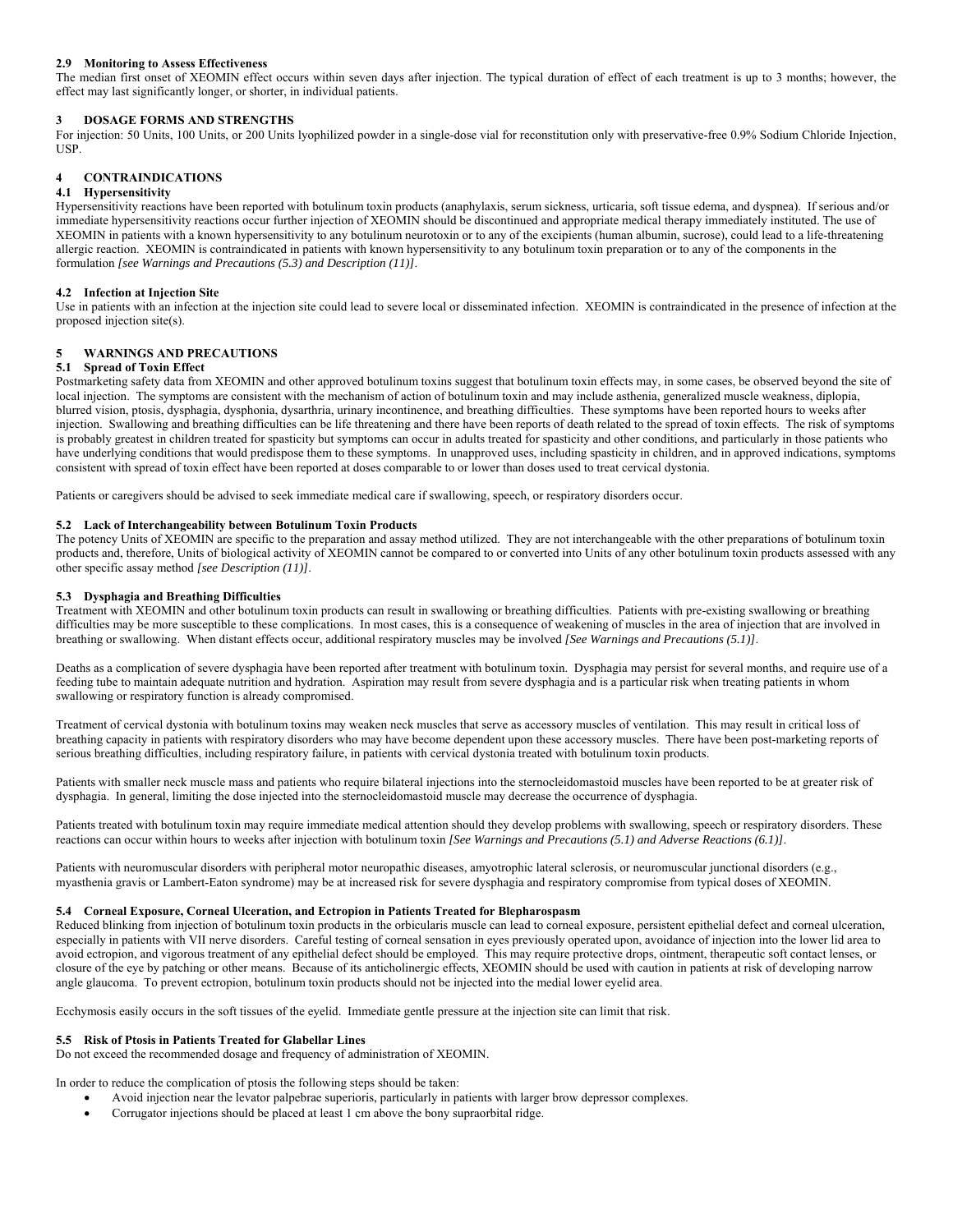## **5.6 Human Albumin and Transmission of Viral Diseases**

This product contains albumin, a derivative of human blood. Based on effective donor screening and product manufacturing processes, it carries an extremely remote risk for transmission of viral diseases. A theoretical risk for transmission of Creutzfeldt-Jakob disease (CJD) is also considered extremely remote. No cases of transmission of viral diseases or CJD have ever been reported for albumin.

## **6 ADVERSE REACTIONS**

The following adverse reactions to XEOMIN are discussed in greater detail in other sections of the labeling:

- Spread of Effects from Toxin *[see Warnings and Precautions (5.1)]*
- Lack of Interchangeability between Botulinum Toxin Products *[see Warnings and Precautions (5.2)]*
- Dysphagia and Breathing Difficulties [*see Warnings and Precautions (5.3)*]
- Corneal Exposure, Corneal Ulceration, and Ectropion in Patients Treated with XEOMIN for Blepharospasm [*see Warnings and Precautions (5.4)*]
- Risk of Ptosis in Patients Treated for Glabellar Lines [*see Warnings and Precautions (5.5)*]
- Human Albumin and Transmission of Viral Diseases [*see Warnings and Precautions (5.6)*]

## **6.1 Clinical Trials Experience**

Because clinical trials are conducted under widely varying conditions, adverse reaction rates observed in the clinical trials of a drug cannot be directly compared to rates in the clinical trials of another drug and may not reflect the rates observed in practice.

## **Upper Limb Spasticity**

Table 3 lists the most common (≥2%) adverse reactions following injection of XEOMIN in two placebo-controlled, Phase 3 studies in patients with upper limb spasticity. Study 1 and Study 2 were both double-blind, placebo-controlled studies, with an open-label extension *[see Clinical Studies (14.1)]*. In the controlled portion of these studies, 283 patients received ≥120 Units to 400 Units, of which 217 patients received at least 400 units of XEOMIN, and 182 patients received placebo. XEOMIN-treated patients were 20-79 years old (mean 56 years), and were predominantly male (58%) and white (84%).

## **Table 3: Most Common Adverse Reactions (≥2%) and Greater for XEOMIN than Placebo: Double-Blind Phase of Placebo-Controlled Upper Limb Spasticity Study 1 and Study 2**

|                                   | <b>XEOMIN 400 Units</b><br>$(N = 217)$ | Placebo<br>$(N = 182)$ |
|-----------------------------------|----------------------------------------|------------------------|
| <b>Adverse Reaction</b>           | (%)                                    | $\mathcal{C}_0$        |
| Seizure                           |                                        |                        |
| Nasopharyngitis                   |                                        |                        |
| Dry mouth                         |                                        |                        |
| Upper respiratory tract infection |                                        |                        |

## **Cervical Dystonia**

The data described below reflect exposure to a single intramuscular dose of XEOMIN in a placebo-controlled, Phase 3 trial in patients with cervical dystonia [*see Clinical Studies (14.2)*]. In this study, 159 patients received XEOMIN (78 were randomized to receive a total dose of 120 Units, and 81 were randomized to receive a total dose of 240 Units). XEOMIN-treated patients were 18 to 79 years old (mean 53 years), and were predominantly female (66%) and Caucasian (91%). At study baseline, approximately 25% had mild, 50% had moderate, and 25% had severe cervical dystonia. Approximately 61% of XEOMIN-treated patients had previously received another botulinum toxin type A product. Common adverse events (≥5% in any XEOMIN treatment group) observed in patients who received XEOMIN (120 Units or 240 Units) included dysphagia, neck pain, muscle weakness, injection site pain, and musculoskeletal pain.

| <b>Adverse Reaction</b>        | <b>XEOMIN 120 Units</b> | <b>XEOMIN 240 Units</b> | Placebo       |
|--------------------------------|-------------------------|-------------------------|---------------|
|                                | $(N=77)$                | $(N=82)$                | $(N=74)$      |
|                                | $\frac{0}{0}$           | $\frac{0}{0}$           | $\frac{0}{0}$ |
| Any Adverse Reactions          | 57                      | 55                      | 42            |
| Musculoskeletal and connective | 23                      | 32                      | 11            |
| tissue disorders               |                         |                         |               |
| Neck pain                      |                         | 15                      |               |
| Muscular weakness              |                         | 11                      |               |
| Musculoskeletal pain           |                         |                         |               |
| Gastrointestinal disorders     | 18                      | 24                      |               |
| Dysphagia                      | 13                      | 18                      |               |
| Nervous system disorders       | 16                      | 17                      |               |
| General disorders and          | 16                      | 11                      |               |
| administration site conditions |                         |                         |               |
| Injection site pain            |                         |                         |               |
| Infections and infestations    | 14                      | 13                      |               |
| Respiratory, thoracic and      | 13                      | 10                      |               |
| mediastinal disorders          |                         |                         |               |

#### **Blepharospasm**

In the placebo-controlled Phase 3 trial in patients with blepharospasm previously treated with onabotulinumtoxinA (Botox) *[see Clinical Studies (14.3)]*, 74 patients received XEOMIN at a mean dose of approximately 33 Units per eye (minimum 10 Units, maximum 50 Units). XEOMIN-treated patients were 22 to 79 years of age (mean 62 years), predominantly female (65%), Caucasian (79%), and had a mean time since diagnosis of approximately 5 years.

The adverse events occurring in ≥5% of XEOMIN-treated patients and greater than placebo in the Phase 3 study were eyelid ptosis, dry eye, dry mouth, diarrhea, headache, visual impairment, dyspnea, nasopharyngitis, and respiratory tract infection. No serious adverse events occurred in patients who received XEOMIN; one placebo-treated patient experienced a serious adverse event (dyspnea).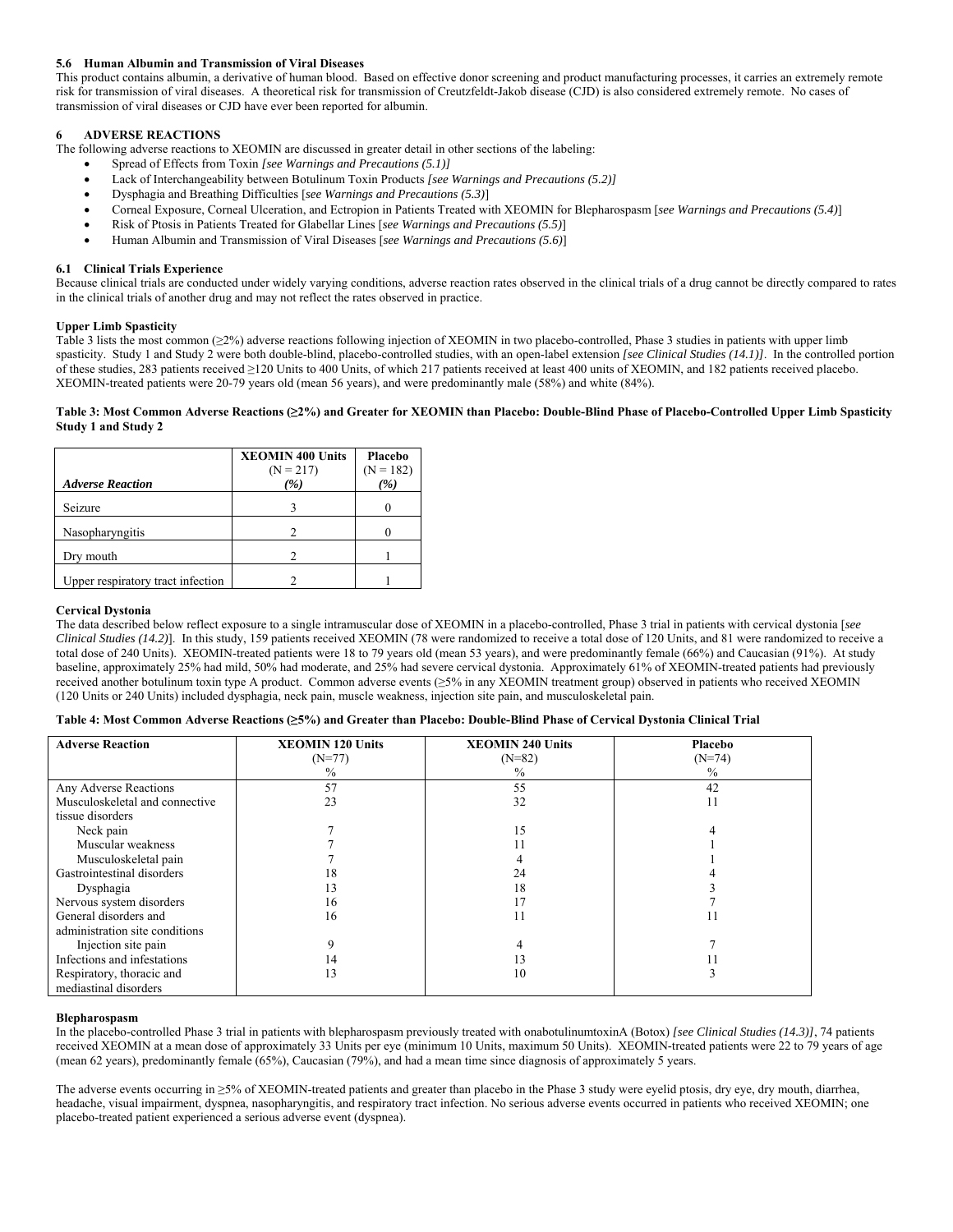| Table 5: Most Common Adverse Reactions (25%) and Greater than Placebo: Double-Blind Phase of Blepharospasm Clinical Trial |  |  |  |  |  |  |  |  |  |  |
|---------------------------------------------------------------------------------------------------------------------------|--|--|--|--|--|--|--|--|--|--|
|---------------------------------------------------------------------------------------------------------------------------|--|--|--|--|--|--|--|--|--|--|

| <b>Adverse Reaction</b>                              | <b>XEOMIN</b><br>$(N=74)$ | Placebo<br>$(N=34)$ |
|------------------------------------------------------|---------------------------|---------------------|
|                                                      | $\frac{6}{9}$             | $\frac{6}{9}$       |
| Subjects with Adverse Reactions                      | 70                        | 62                  |
| Eye disorders                                        | 38                        | 21                  |
| Eyelid ptosis                                        | 19                        | 9                   |
| Dry eye                                              | 16                        | 12                  |
| Visual impairment*                                   | 12                        |                     |
| Gastrointestinal disorders                           | 30                        | 15                  |
| Dry mouth                                            | 16                        | 3                   |
| Diarrhoea                                            | 8                         |                     |
| Infections and infestations                          | 20                        | 15                  |
| Nasopharyngitis                                      |                           |                     |
| Respiratory tract infection                          |                           |                     |
| Nervous system disorders                             | 14                        |                     |
| Headache                                             |                           |                     |
| General disorders and administration site conditions | 11                        |                     |
| Respiratory, thoracic and mediastinal disorders      | 11                        |                     |
| Dyspnoea                                             |                           |                     |

\*including vision blurred

#### **Glabellar Lines**

In three placebo-controlled trials in 803 subjects with glabellar lines, 535 subjects received a single dose of 20 Units XEOMIN and 268 subjects received placebo. XEOMIN treated subjects were 24 to 74 years old, and were predominantly female (88%). The most frequent adverse reactions in XEOMIN treated subjects were: headache 29 (5.4%), facial paresis 4 (0.7%), injection site hematoma 3 (0.6%) and eyelid edema 2 (0.4%). Four serious adverse events occurred in two placebo-treated subjects. Six XEOMIN treated subjects experienced six serious adverse events. All serious adverse events were assessed as unrelated to study drug.

The adverse reactions below reflect exposure to XEOMIN with glabellar lines in placebo-controlled studies. Adverse reactions are adverse events in which there is some basis to believe there is a causal relationship between the drug and the occurrence of the adverse event.

Because clinical trials are conducted under widely varying conditions, adverse reaction rates observed in the clinical trials of a drug cannot be directly compared to rates in the clinical trials of another drug and may not reflect the rates observed in practice.

## **Table 6: Adverse Reactions in Placebo-Controlled Glabellar Lines Trials**

| <b>Adverse reactions</b>                  | <b>XEOMIN</b><br>$(N=535)$ $(\% )$ | Placebo<br>$(N=268)$ $(\%$ |
|-------------------------------------------|------------------------------------|----------------------------|
| Nervous system disorders                  | 33(6.1)                            | 6(2.2)                     |
| Headache <sup>1</sup>                     | 29(5.4)                            | 6(2.2)                     |
| Facial paresis (brow ptosis)              | 4(0.7)                             |                            |
| General disorders and administration site |                                    |                            |
| conditions                                | 5(0.9)                             | 2(0.7)                     |
| Injection site hematoma                   | 3(0.6)                             |                            |
| Injection site pain                       | 1(0.2)                             |                            |
| Facial pain                               | 1(0.2)                             |                            |
| Injection site swelling                   |                                    | 1(0.4)                     |
| Sensation of pressure                     |                                    | 1(0.4)                     |
| <b>Eye disorders</b>                      | 5(0.9)                             |                            |
| Eyelid edema                              | 2(0.4)                             |                            |
| Blepharospasm                             | 1(0.2)                             |                            |
| Eye disorder                              | 1(0.2)                             |                            |
| Eyelid ptosis                             | 1(0.2)                             |                            |

In open label, multiple dose trials, adverse reactions were reported for 105 of the 800 subjects (13.1%). Headache was the most common adverse reaction, reported for 57 subjects (7.1%), followed by injection site hematoma in 8 subjects (1.0%). Adverse reactions reported in less than 1% of subjects were: facial paresis (brow ptosis), muscle disorder (elevation of eyebrow), injection site pain, and eyelid edema.

## **6.2 Immunogenicity**

As with all therapeutic proteins, there is a potential for immunogenicity.

The incidence of antibody formation is highly dependent on the sensitivity and specificity of the assay. In addition, the observed incidence of antibody positivity in an assay may be influenced by several factors including assay methodology, sample handling, timing of sample collection, concomitant medications, and underlying disease. For these reasons, comparison of the incidence of antibodies across products in this class may be misleading.

## **6.3 Postmarketing Experience**

The following adverse reactions have been reported during post-approval use of XEOMIN. Because these reactions are reported voluntarily from a population of uncertain size, it is not always possible to reliably estimate their frequency or establish a causal relationship to drug exposure: eye swelling, eyelid edema, dysphagia, nausea, flu-like symptoms, injection site pain, injection site reaction, allergic dermatitis, localized allergic reactions like swelling, edema, erythema, pruritus or rash, herpes zoster, muscular weakness, muscle spasm, dysarthria, myalgia and hypersensitivity.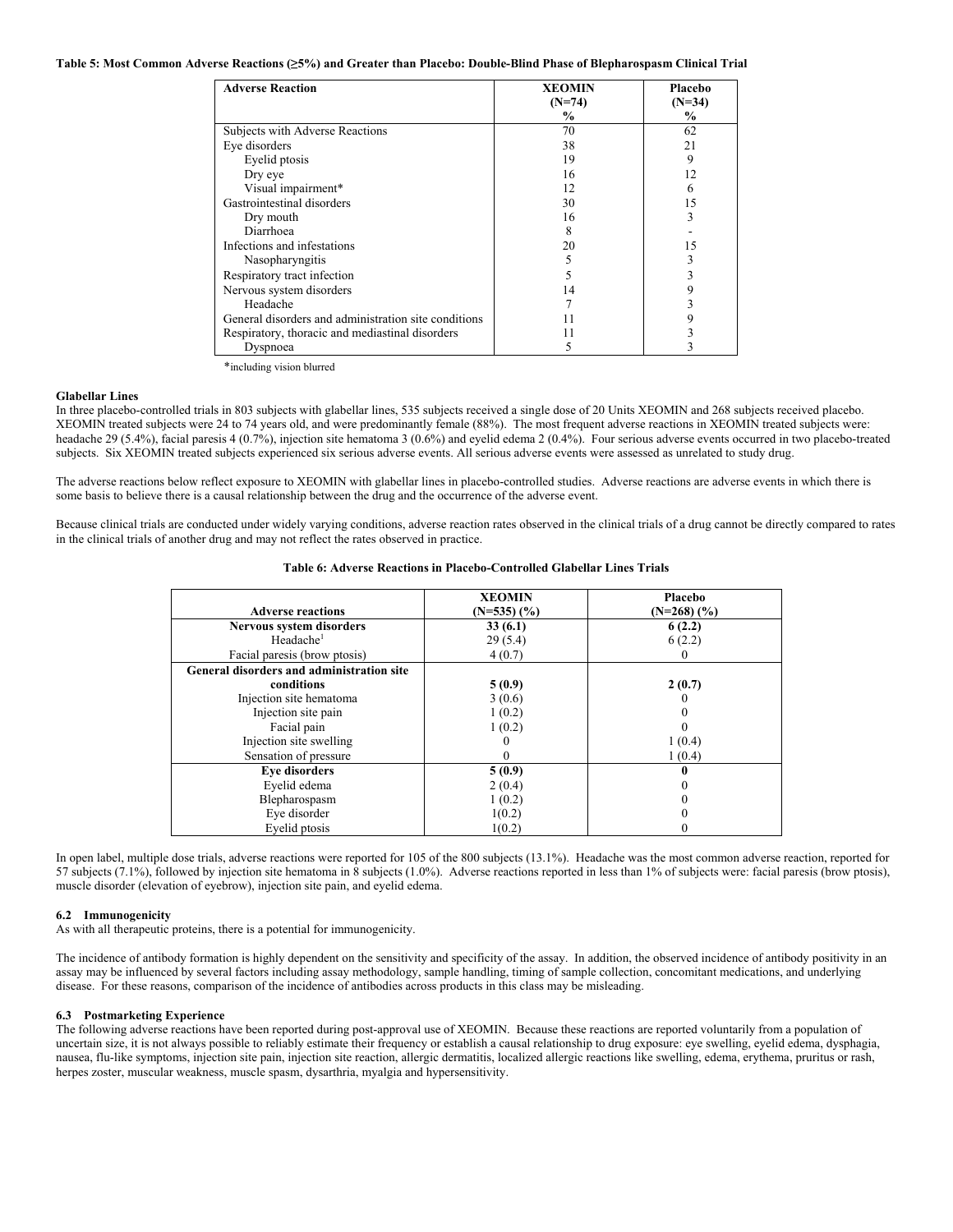## **7 DRUG INTERACTIONS**

No formal drug interaction studies have been conducted with XEOMIN.

Co-administration of XEOMIN and aminoglycoside antibiotics or other agents interfering with neuromuscular transmission, e.g., tubocurarine-type muscle relaxants, should only be performed with caution as these agents may potentiate the effect of the toxin.

Use of anticholinergic drugs after administration of XEOMIN may potentiate systemic anticholinergic effects.

The effect of administering different botulinum toxin products at the same time or within several months of each other is unknown. Excessive neuromuscular weakness may be exacerbated by administration of another botulinum toxin prior to the resolution of the effects of a previously administered botulinum toxin. Excessive weakness may also be exaggerated by administration of a muscle relaxant before or after administration of XEOMIN.

## **8 USE IN SPECIFIC POPULATIONS**

## **8.1 Pregnancy**

#### Pregnancy Category C:

There are no adequate and well-controlled studies in pregnant women. XEOMIN should be used during pregnancy only if the potential benefit justifies the potential risk to the fetus. XEOMIN was embryotoxic in rats and increased abortions in rabbits when given at doses higher than the maximum recommended human dose (MRHD) for cervical dystonia (120 Units) on a body weight basis.

When XEOMIN was administered intramuscularly to pregnant rats during organogenesis (3 Units/kg, 10 Units/kg, or 30 Units/kg on gestational days [GDs] 6, 12, and 19; or 7 Units/kg on GDs 6 to 19; or 2 Units/kg, 6 Units/kg, or 18 Units/kg on GDs 6, 9, 12, 16, and 19), decreases in fetal body weight and skeletal ossification were observed at doses that were also maternally toxic. The no-effect level for embryotoxicity in rats was 6 Units/kg (3 times the MRHD for cervical dystonia on a body weight basis). Intramuscular administration to pregnant rabbits during organogenesis (1.25 Units/kg, 2.5 Units/kg, or 5.0 Units/kg on GDs 6, 18, and 28) resulted in an increased rate of abortion at the highest dose, which was also maternally toxic. In rabbits, the no-effect level for increased abortion was 2.5 Units/kg (similar to the MRHD for cervical dystonia on a body weight basis).

### **8.3 Nursing Mothers**

It is not known whether botulinum toxin type A is excreted in human milk. Because many drugs are excreted in human milk, caution should be exercised when XEOMIN is administered to a nursing woman.

#### **8.4 Pediatric Use**

Safety and effectiveness of XEOMIN in patients less than 18 years of age have not been established *[see Warnings and Precautions (5.1)]*.

#### **8.5 Geriatric Use**

#### **Upper Limb Spasticity**

Of the total number of 283 patients treated with XEOMIN in placebo controlled studies in upper limb spasticity, 70 patients were 65 years of age and over, and 7 patients were 75 years of age and over. No overall differences in safety or effectiveness were observed between older and younger patients. Other clinical studies have not identified differences in responses between older and younger patients, but increased sensitivity in older patients cannot be ruled out.

## **Cervical Dystonia**

In the Phase 3 study in cervical dystonia *[see Clinical Studies (14.2)]*, 29 patients were older than 65 years of age, including 19 patients who received XEOMIN and 10 patients who received placebo. Of these, ten (53%) XEOMIN-treated patients and four (40%) placebo-treated patients experienced an adverse event. For patients over 65 years of age treated with XEOMIN, the most common adverse events were dysphagia (4 patients, 21%) and asthenia (2 patients, 11%). One XEOMIN-treated patient (5%) experienced severe dizziness.

#### **Blepharospasm**

In the Phase 3 study in blepharospasm *[see Clinical Studies (14.3)]*, 41 patients were older than 65 years of age, including 29 of 75 patients (39%) who received XEOMIN and 12 of 34 patients (35%) who received placebo. Of these patients, 22 of 29 (76%) XEOMIN-treated patients, compared with 7 of 12 (58%) placebotreated patients, experienced an adverse event. One XEOMIN-treated patient experienced severe dysphagia.

#### **Glabellar Lines**

There are limited clinical data with XEOMIN in subjects over 65 years of age and over in clinical studies with glabellar lines. Of the total number of subjects in the placebo-controlled clinical studies GL1 and GL2, 21 (4%) subjects were 65 and over. Efficacy was observed in 20% (3/15) of XEOMIN subjects 65 years and over. For the entire safety database of geriatric subjects, there was no increase in the incidence of adverse events related to treatment with XEOMIN.

#### **10 OVERDOSAGE**

Excessive doses of XEOMIN may be expected to produce neuromuscular weakness with a variety of symptoms. Respiratory support may be required where excessive doses cause paralysis of the respiratory muscles. In the event of overdose, the patient should be medically monitored for symptoms of excessive muscle weakness or muscle paralysis *[See Warnings and Precautions (5.1, 5.3)].* Symptomatic treatment may be necessary.

Symptoms of overdose are not likely to be present immediately following injection. Should accidental injection or oral ingestion occur, the person should be medically supervised for several weeks for signs and symptoms of excessive muscle weakness or paralysis.

There is no significant information regarding overdose from clinical studies of XEOMIN.

In the event of overdose, antitoxin raised against botulinum toxin is available from the Centers for Disease Control and Prevention (CDC) in Atlanta, GA. However, the antitoxin will not reverse any botulinum toxin-induced effects already apparent by the time of antitoxin administration. In the event of suspected or actual cases of botulinum toxin poisoning, please contact your local or state Health Department to process a request for antitoxin through the CDC. If you do not receive a response within 30 minutes, please contact the CDC directly at 770-488-7100. More information can be obtained at http://www.cdc.gov/ncidod/srp/drugs/formulary.html#1a.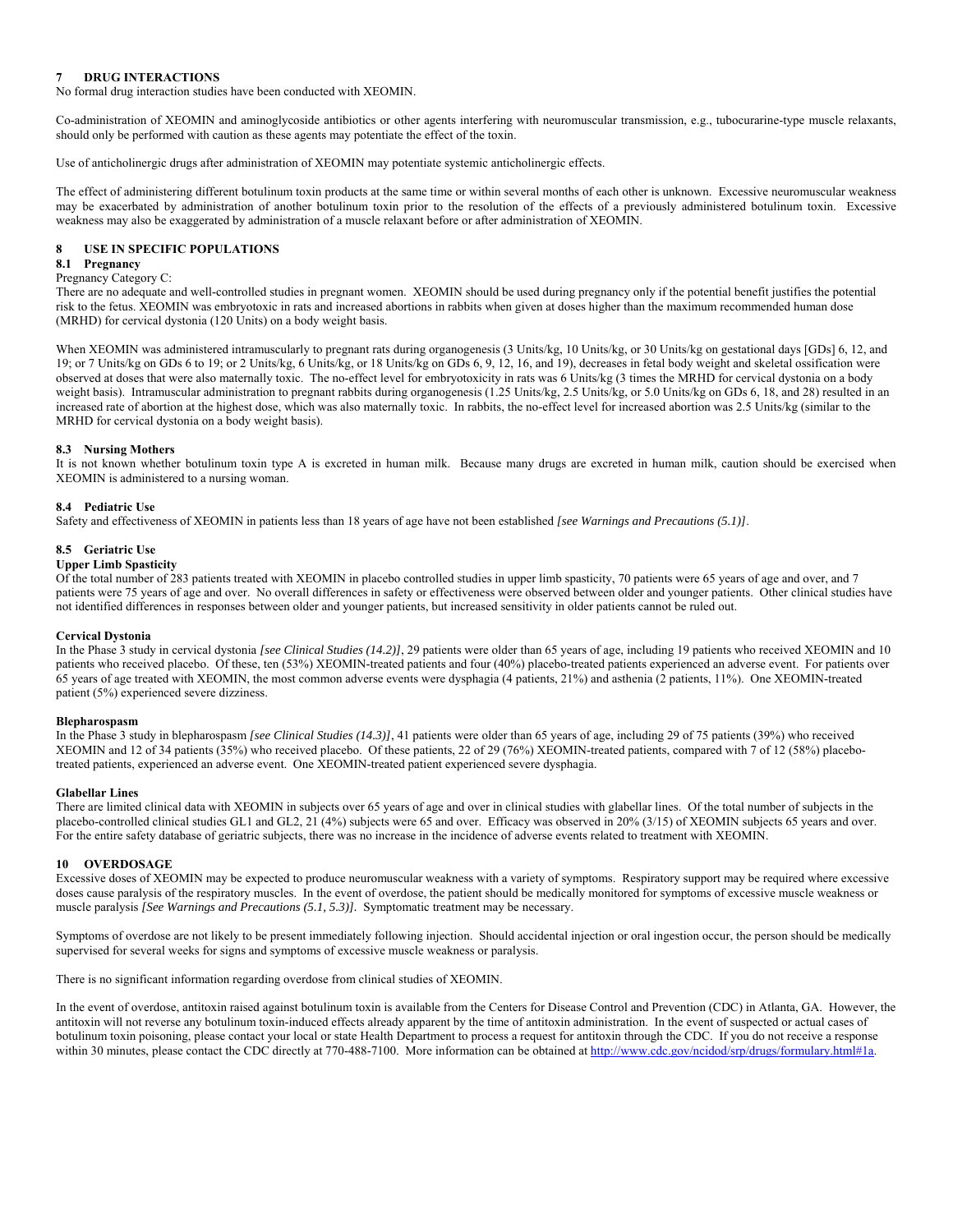## **11 DESCRIPTION**

The active ingredient of XEOMIN is botulinum toxin type A produced from fermentation of Hall strain *Clostridium botulinum* serotype A. The botulinum toxin complex is purified from the culture supernatant and then the active ingredient is separated from the proteins (hemagglutinins and non-hemagglutinins) through a series of steps yielding the active neurotoxin with molecular weight of 150 kDa, without accessory proteins. XEOMIN is a sterile white to off-white lyophilized powder intended for intramuscular injection after reconstitution with preservative-free 0.9% Sodium Chloride Injection, USP (3). One vial of XEOMIN contains 50 Units, 100 Units, or 200 Units of incobotulinumtoxinA, human albumin (1 mg), and sucrose (4.7 mg).

The primary release procedure for XEOMIN uses a cell-based potency assay to determine the potency relative to a reference standard. One Unit corresponds to the median intraperitoneal lethal dose (LD<sub>50</sub>) in mice. As the method for conducting the assay is specific to XEOMIN, Units of biological activity of XEOMIN cannot be converted into Units of any other botulinum toxin assessed with other specific assays.

## **12 CLINICAL PHARMACOLOGY**

### **12.1 Mechanism of Action**

XEOMIN blocks cholinergic transmission at the neuromuscular junction by inhibiting the release of acetylcholine from peripheral cholinergic nerve endings. This inhibition occurs according to the following sequence: neurotoxin binding to cholinergic nerve terminals, internalization of the neurotoxin into the nerve terminal, translocation of the light-chain part of the molecule into the cytosol of the nerve terminal, and enzymatic cleavage of SNAP25, a presynaptic target protein essential for the release of acetylcholine. Impulse transmission is re-established by the formation of new nerve endings.

### **12.2 Pharmacodynamics**

The return of increased muscle tone following injection typically occurs within 3 to 4 months.

### **12.3 Pharmacokinetics**

## **General characteristics of the active substance:**

Using currently available analytical technology, it is not possible to detect XEOMIN in the peripheral blood following intramuscular injection at the recommended doses.

### **13 NONCLINICAL TOXICOLOGY**

## **13.1 Carcinogenesis, Mutagenesis, Impairment of Fertility**

*Carcinogenesis*

Studies to evaluate the carcinogenic potential of XEOMIN have not been conducted.

#### *Mutagenesis*

Genotoxicity studies have not been conducted for XEOMIN.

#### *Impairment of Fertility*

In a fertility and early embryonic development study in rabbits, males and females were dosed with XEOMIN (1.25 Units/kg, 2.5 Units/kg, or 3.5 Units/kg) intramuscularly every two weeks for 5 and 3 doses, respectively, beginning 2 weeks prior to mating. No effects on mating or fertility were observed. The highest dose tested is approximately twice the maximum recommended human dose for cervical dystonia (120 Units) on a body weight basis.

## **14 CLINICAL STUDIES**

#### **14.1 Upper Limb Spasticity**

The efficacy and safety of XEOMIN for the treatment of upper limb spasticity was evaluated in two Phase 3, randomized, multi-center, double-blind studies.

Study 1 and Study 2 were both prospective, double-blind, placebo-controlled, randomized, multi-center trials with an open-label extension period (OLEX) to investigate the efficacy and safety of XEOMIN in the treatment of post-stroke spasticity of the upper limb. For patients who had previously received botulinum toxin treatment in any body region, Study 1 and Study 2 required that  $\geq$  12 months and  $\geq$  4 months, respectively, had passed since the most recent botulinum toxin administration.

Study 1 consisted of a 12-week main phase followed by three 12-week OLEX treatment cycles for a total exposure duration of 48 weeks. The study included 317 treatment-naïve patients who were at least three months post-stroke in the main study period (210 XEOMIN and 107 placebo). During the main period, XEOMIN (fixed total dose of 400 Units) and placebo were administered intramuscularly to the defined primary target clinical pattern chosen from among the flexed elbow, flexed wrist, or clenched fist patterns and to other affected muscle groups. 296 treated patients completed the main phase and participated in the first OLEX cycle. Each OLEX cycle consisted of a single treatment session (XEOMIN 400 Units total dose, distributed among all affected muscles) followed by a 12 week observation period.

Study 2 consisted of a 12 - 20 week main phase followed by an OLEX period of 48 – 69 weeks for up to 89 weeks of exposure to XEOMIN. The study included 148 treatment-naïve and pre-treated patients with a confirmed diagnosis of post-stroke spasticity of the upper limb who were at least six months post-stroke (73 XEOMIN and 75 placebo). During the main period, for each patient, the clinical patterns of flexed wrist and clenched fist were treated with fixed doses (90 Units and 80 Units, respectively). Additionally, if other upper limb spasticity patterns were present, the elbow, forearm and thumb muscles could be treated with fixed doses of XEOMIN per muscle. 145 patients completed the main phase and participated in the OLEX period, during which time the dosing of each involved muscle could be adapted individually. During the main and OLEX periods, the maximum total dose per treatment session and 12-week interval was 400 Units.

The average XEOMIN doses injected into specific muscles and the number of injection sites per muscle in Study 1 and Study 2 are presented in Table 7.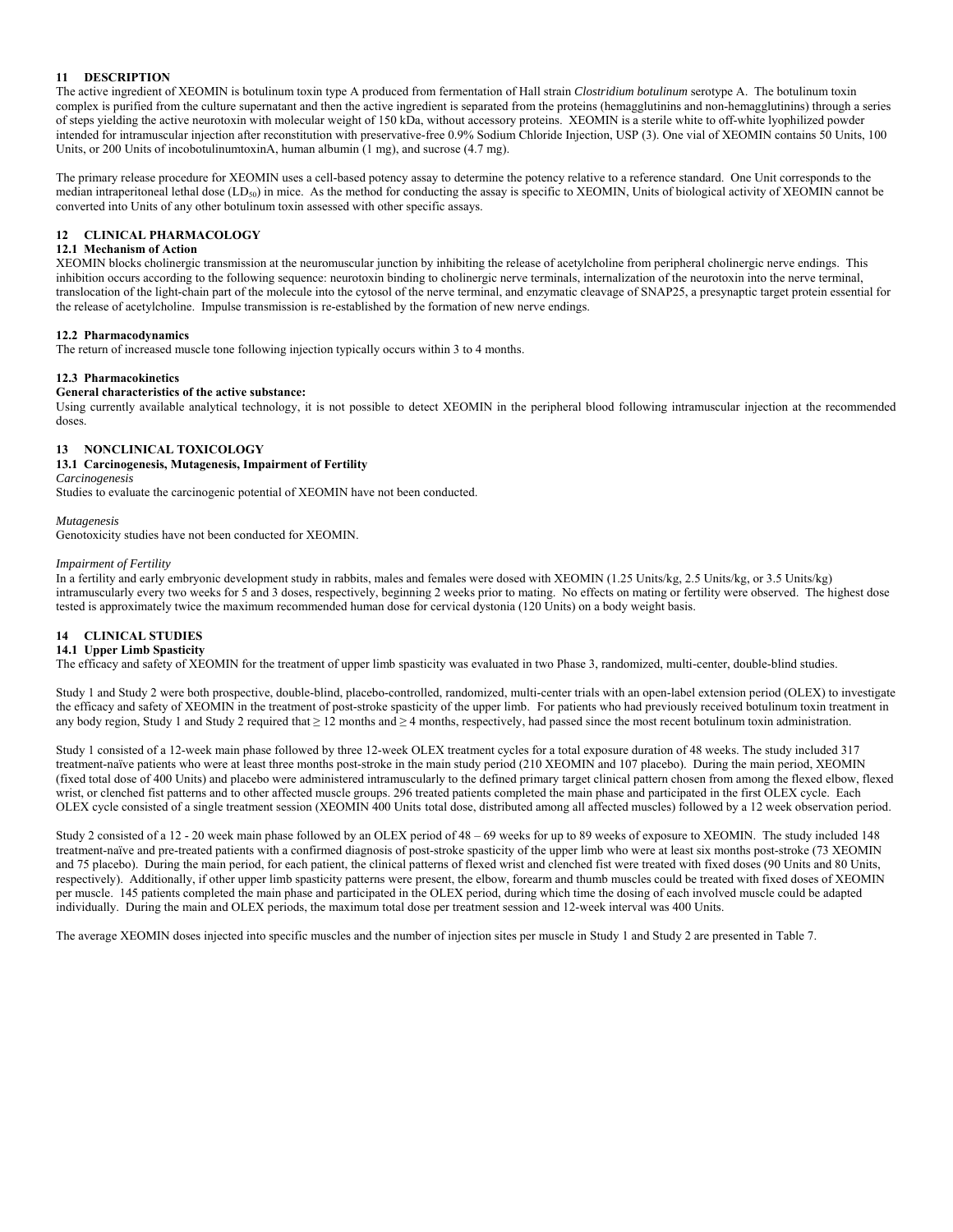|  |  |  |  |  | Table 7: Doses Administered to Individual Muscles (Main Period) in Study 1 and Study 2 Intent to Treat (ITT) |
|--|--|--|--|--|--------------------------------------------------------------------------------------------------------------|
|--|--|--|--|--|--------------------------------------------------------------------------------------------------------------|

| <b>Muscle Group</b> | <b>Muscle</b>                     | Study 1<br><b>Units Injected</b> | <b>Injection Site Per</b><br><b>Muscle</b> | Study 2<br><b>Units Injected</b> | <b>Injection Site Per Muscle</b> |
|---------------------|-----------------------------------|----------------------------------|--------------------------------------------|----------------------------------|----------------------------------|
|                     |                                   |                                  |                                            |                                  | <b>XEOMIN</b>                    |
|                     |                                   | <b>XEOMIN</b>                    | <b>XEOMIN</b>                              | <b>XEOMIN</b>                    | Median                           |
|                     |                                   | $N = 210$                        | Median                                     | $N = 73$                         | (Min; Max)                       |
|                     |                                   | $Mean \pm SD$                    | (Min; Max)                                 | $Mean \pm SD$                    |                                  |
| All                 | Overall                           | $400 \pm 2$ Units                | $\overline{\phantom{a}}$                   | $307 \pm 77$ Units               | $\sim$                           |
| Elbow flexors       | Overall                           | $151 \pm 50$ Units               | 5(1; 11)                                   | $142 \pm 30$ Units               | 5(2; 9)                          |
|                     | <b>Biceps</b>                     | $90 \pm 21$ Units                | 3(1; 4)                                    | $80 \pm 0$ Units                 | 3(2; 4)                          |
|                     | <b>Brachialis</b>                 | $52 \pm 26$ Units                | 2(1; 4)                                    | $\pm$ 0 Units<br>50              | 2(1; 2)                          |
|                     | <b>Brachioradialis</b>            | $43 \pm 16$ Units                | 2(1; 3)                                    | $\pm$ 2 Units<br>60              | 2(1; 3)                          |
| Wrist flexors       | Overall                           | $112 \pm 43$ Units               | 4(1; 6)                                    | $90 \pm 0$ Units                 | 4(4; 4)                          |
|                     | Flexor carpi radialis             | $58 \pm 22$ Units                | 2(1; 3)                                    | $50 \pm 0$ Units                 | 2(2; 2)                          |
|                     | Flexor carpi ulnaris              | $56 \pm 22$ Units                | 2(1; 3)                                    | $40 \pm 0$ Units                 | 2(2; 2)                          |
| Finger flexors      | Overall                           | $104 \pm 35$ Units               | 4(1; 4)                                    | $80 \pm 0$ Units                 | 4(4; 4)                          |
|                     | Flexor digitorum<br>profundus     | $54 \pm 19$ Units                | 2(1; 2)                                    | $40 \pm 0$ Units                 | 2(2; 2)                          |
|                     | Flexor digitorum<br>superficialis | $54 \pm 19$ Units                | 2(1; 2)                                    | $40 \pm 0$ Units                 | 2(2; 2)                          |
| Forearm pronators   | Overall                           | $52 \pm 24$ Units                | 2(1; 3)                                    | $47 \pm 16$ Units                | 2(1; 3)                          |
|                     | Pronator quadratus                | $26 \pm 13$ Units                | 1(1; 1)                                    | $25 \pm 0$ Units                 | 1(1; 1)                          |
|                     | Pronator teres                    | $42 \pm 13$ Units                | 1(1; 2)                                    | $40 \pm 0$ Units                 | 1.5(1; 2)                        |
| Thumb flexors       | Overall                           | $37 \pm 25$ Units                | 2(1, 4)                                    | $25 \pm 10$ Units                | 1.5(1; 3)                        |
| /adductors          | Adductor pollicis                 | $14 \pm 8$ Units                 | 1(1; 1)                                    | $10 \pm 0$ Units                 | 1(1; 1)                          |
|                     | Flexor pollicis brevis            | $14 \pm 9$ Units                 | 1(1; 1)                                    | $10 \pm 0$ Units                 | 1(1; 1)                          |
|                     | opponens pollicis                 |                                  |                                            |                                  |                                  |
|                     | Flexor pollicis longus            | $26 \pm 16$ Units                | 1(1; 2)                                    | $20 \pm 0$ Units                 | 1(1; 1)                          |

In Study 1, the primary efficacy variable was the change from baseline in Ashworth Scale (AS) score of the primary target clinical pattern determined by the investigator at the Week 4 visit. The Ashworth Scale is a clinical measure of the severity of spasticity by judging resistance to passive movement. The spasticity of the elbow flexors, wrist flexors, finger flexors, and thumb muscles as well as the forearm pronators was assessed on the 0 to 4-point Ashworth scale at each visit.

## **Table 8: Efficacy Results by Patterns of Spasticity in Study 1, Week 4**

| <b>Mean Change in Ashworth Scale</b>                                                               |                            |                     |  |  |  |
|----------------------------------------------------------------------------------------------------|----------------------------|---------------------|--|--|--|
|                                                                                                    | <b>XEOMIN</b><br>$N = 171$ | Placebo<br>$N = 88$ |  |  |  |
| <b>Total Primary Target Clinical</b><br>Pattern (flexed wrist, flexed<br>elbow, and clenched fist) | $-0.9$                     | $-0.5$              |  |  |  |

The analysis is based on Last Observation Carried Forward in the Intent To Treat population. p<0.001

The co-primary efficacy variable of Study 1 was the Investigator's Global Impression of Change Scales (GICS) after 4 Weeks of treatment with XEOMIN or placebo. The GICS is a global measure of a subject's functional improvement. Investigators were asked to evaluate the subject's global change in spasticity of the upper limb due to treatment, compared to the condition before the last injection. The response was assessed using a 7-point Likert scale that ranges from -3 (very much worse) to +3 (very much improved). A greater percentage of XEOMIN-treated subjects (43%) than placebo-treated subjects (23%) reported 'very much improved' and 'much improved' in their spasticity (see Figure 3).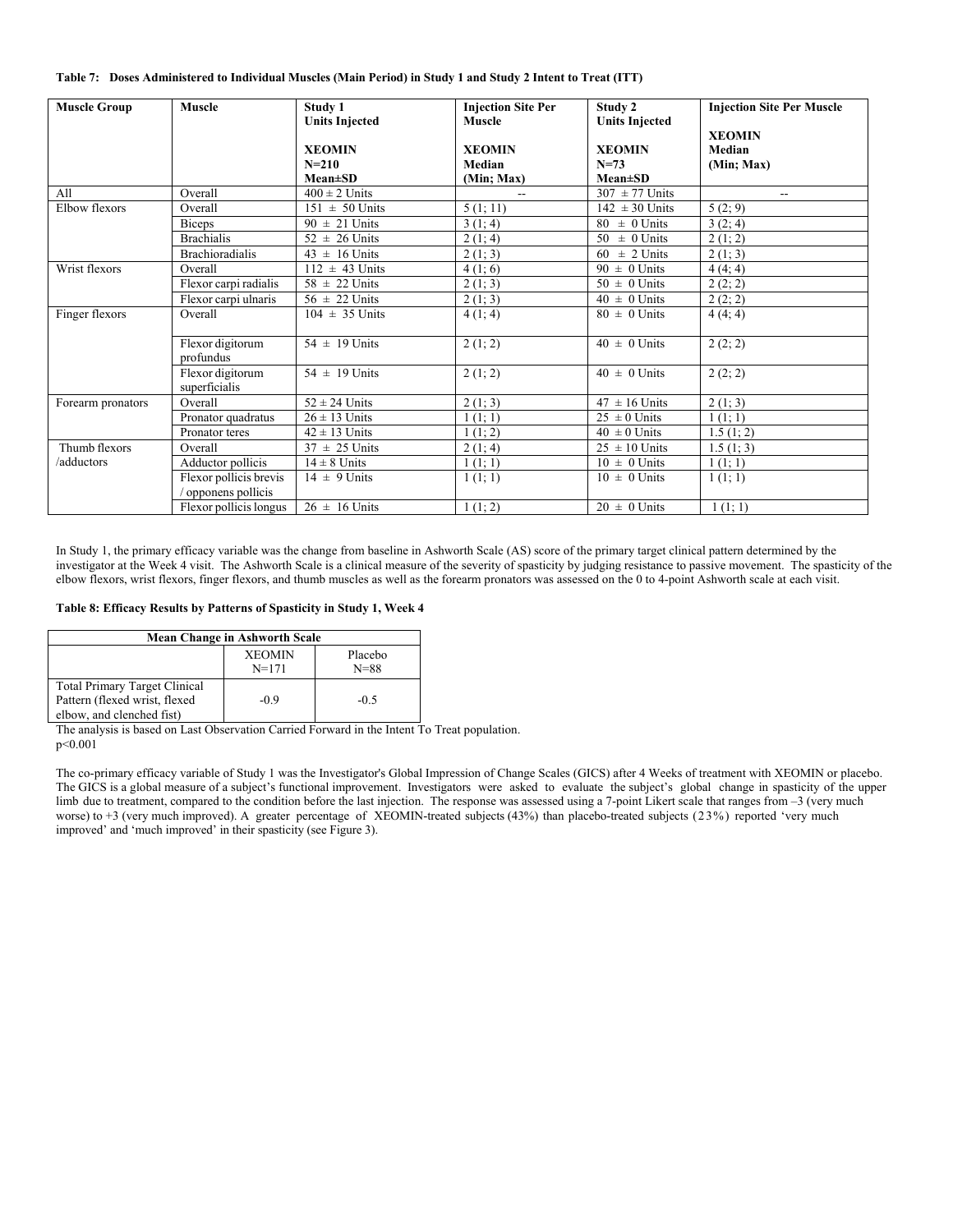## **Figure 3: Investigator's GICS in Study 1**



XEOMIN was considered to be superior to placebo in Study 1 only if statistical significance was reached in both the AS and GICS variables.

#### **14.2 Cervical Dystonia**

XEOMIN has been investigated in a Phase 3, randomized, double-blind, placebo-controlled, multi-center trial in a total of 233 patients with cervical dystonia. Patients had a clinical diagnosis of predominantly rotational cervical dystonia, with baseline Toronto Western Spasmodic Torticollis Rating Scale (TWSTRS) total score ≥20, TWSTRS severity score ≥10, TWSTRS disability score ≥3, and TWSTRS pain score ≥1. For patients who had previously received a botulinum toxin treatment for cervical dystonia, the trial required that  $\geq 10$  weeks had passed since the most recent botulinum toxin administration. Patients with swallowing disorders or any significant neuromuscular disease that might interfere with the study were excluded from enrollment. Patients were randomized (1:1:1) to receive a single administration of XEOMIN 240 Units (n=81), XEOMIN 120 Units (n=78), or placebo (n=74). Each patient received a single administration of 4.8 mL of reconstituted study agent (XEOMIN 240 Units, XEOMIN 120 Units, or placebo). The investigator at each site decided which muscles would receive injections of the study agent, the number of injection sites, and the volume at each site. The muscles most frequently injected were the splenius capitis/semispinalis, trapezius, sternocleidomastoid, scalene, and levator scapulae muscles. **Table 9** indicates the average XEOMIN dose, and percentage of total dose, injected into specific muscles in the pivotal clinical trial.

**Table 9: XEOMIN 120 Units Initial Dose (Units and % of the Total Dose) by Unilateral Muscle Injected During Double Blind Pivotal Phase 3 Study** 

|                                        | <b>XEOMIN Dose Injected</b>                         |                               |                                                    |  |  |
|----------------------------------------|-----------------------------------------------------|-------------------------------|----------------------------------------------------|--|--|
|                                        | Number of<br><b>Patients Injected</b><br>Per Muscle | Median<br><b>XEOMIN Units</b> | 75 <sup>th</sup> percentile<br><b>XEOMIN Units</b> |  |  |
| Sternocleidomastoid                    | 63                                                  | 25                            | 35                                                 |  |  |
| Splenius capitis/ Semispinalis capitis | 78                                                  | 48                            | 63                                                 |  |  |
| <b>Trapezius</b>                       | 55                                                  | 25                            | 38                                                 |  |  |
| Levator scapulae                       | 49                                                  | 25                            | 25                                                 |  |  |
| Scalenus (medius and anterior)         | 27                                                  | 20                            | 25                                                 |  |  |

Most patients received a total of 2-10 injections into the selected muscles. Patients were assessed by telephone at one week post-injection, during clinic visits at Weeks 4 and 8, and then by telephone assessments or clinic visits every two weeks up to Week 20.

The mean age of the study patients was 53 years, and 66% of the patients were women. At study baseline, 61% of patients had previously received a botulinum toxin as treatment for cervical dystonia. The study was completed by 94% of study patients. Three patients discontinued the study prematurely due to adverse events: two patients in the 240 Unit group experienced musculoskeletal pain and muscle weakness, and one patient in the 120 Unit group experienced nausea and dizziness.

The primary efficacy endpoint was the change in the TWSTRS total score from baseline to Week 4 post-injection, in the intent-to-treat (ITT) population, with missing values replaced by the patient's baseline value. In the ITT population, the difference between the XEOMIN 240 Unit group and the placebo group in the change of the TWSTRS total score from baseline to Week 4 was -9.0 points, 95% confidence interval (CI) -12.0; -5.9 points; the difference between the XEOMIN 120 Unit group and the placebo group in the change of the TWSTRS total score from baseline to Week 4 was -7.5 points, 95% CI -10.4; -4.6 points.

Figure 4 illustrates the cumulative percentage of patients from each of the three treatment groups who had attained the specified change in TWSTRS Score from baseline versus 4 weeks post-injection. Three change scores have been identified for illustrative purposes, and the percent of patients in each group achieving that result is shown.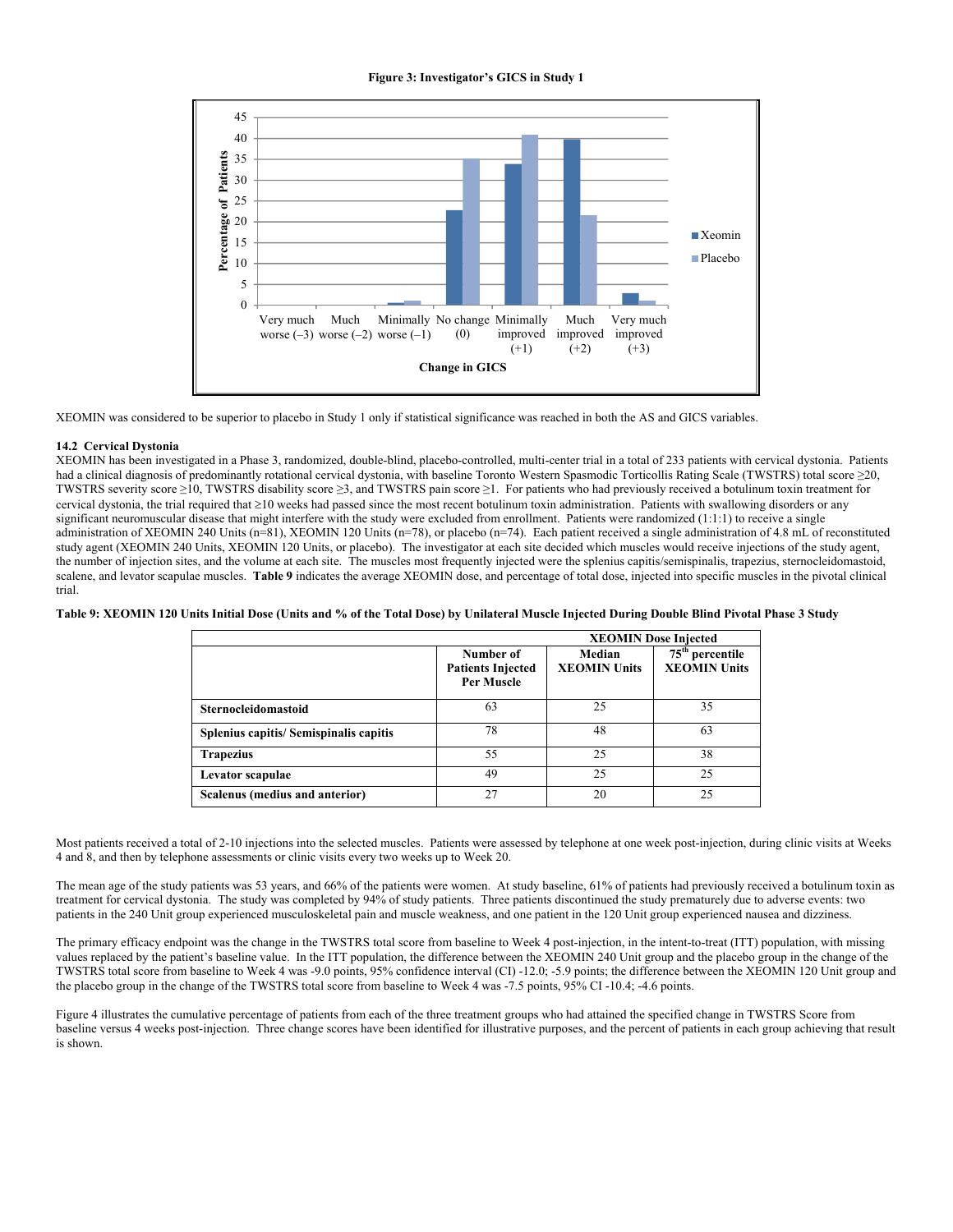

The curves demonstrate that both patients assigned to placebo and XEOMIN have a wide range of responses, but that the active treatment groups are more likely to show greater improvements. A curve for an effective treatment would be shifted to the left of the curve for placebo, while an ineffective or deleterious treatment would be superimposed upon or shifted to the right of the curve for placebo.

Comparison of each XEOMIN group to the placebo group was statistically significant at p<0.001. Initial XEOMIN doses of 120 Units and 240 Units demonstrated no significant difference in effectiveness between the doses. The efficacy of XEOMIN was similar in patients who were botulinum toxin naïve and those who had received botulinum toxin prior to this study.

Examination of age and gender subgroups did not identify differences in response to XEOMIN among these subgroups. There were too few African-American patients to adequately assess efficacy in that population.

#### **14.3 Blepharospasm**

XEOMIN has been investigated in a Phase 3, randomized, double-blind, placebo-controlled, multi-center trial in a total of 109 patients with blepharospasm. Patients had a clinical diagnosis of benign essential blepharospasm, with baseline Jankovic Rating Scale (JRS) Severity subscore ≥2, and a stable satisfactory therapeutic response to previous administrations of onabotulinumtoxinA (Botox). At least 10 weeks had to have elapsed since the most recent onabotulinumtoxinA administration. Patients with any significant neuromuscular disease that might interfere with the study were excluded from enrollment. Patients were randomized (2:1) to receive a single administration of XEOMIN ( $n=75$ ) or placebo ( $n=34$ ). Each patient in the XEOMIN group received a XEOMIN treatment (dose, volume, dilution, and injection sites per muscle) that was similar to the most recent onabotulinumtoxinA injection sessions prior to study entry. The highest dose permitted in this study was 50 Units per eye; the mean XEOMIN dose was 33 Units per eye.

In Table 10 the most frequently injected sites, the median dose per injection site, and the median number (and range) of injection sites per eye are presented.

| Table 10: Median Dose and Median Number of Injection Sites per Eye<br>(Blepharospasm) |                                      |                                                      |  |  |  |
|---------------------------------------------------------------------------------------|--------------------------------------|------------------------------------------------------|--|--|--|
| <b>Injection Area</b>                                                                 | <b>Median Units</b><br><b>XEOMIN</b> | <b>Median Number of Injection Sites</b><br>(Min-Max) |  |  |  |
| Temporal Area                                                                         | 13                                   | $2(1-6)$                                             |  |  |  |
| Evebrow Area                                                                          | 5                                    | $1(1-4)$                                             |  |  |  |
| Upper Lid Area                                                                        | 10                                   | $2(1-4)$                                             |  |  |  |
| Lower Lid Area                                                                        | 8                                    | $2(1-3)$                                             |  |  |  |
| Orbital Rim                                                                           | 5                                    | $1(1-3)$                                             |  |  |  |

Patients were assessed during clinic visits at Weeks 3 and 6, and then by telephone or at clinic visits every two weeks up to Week 20.

The mean age of the study patients was 62 years, and 65% of the patients were women. The study was completed by 94% of study patients. Approximately one third of patients had other dystonic phenomena; in all but 1% this was limited to facial, cervical, perioral and mandibular muscles. No patients discontinued the study prematurely due to adverse events.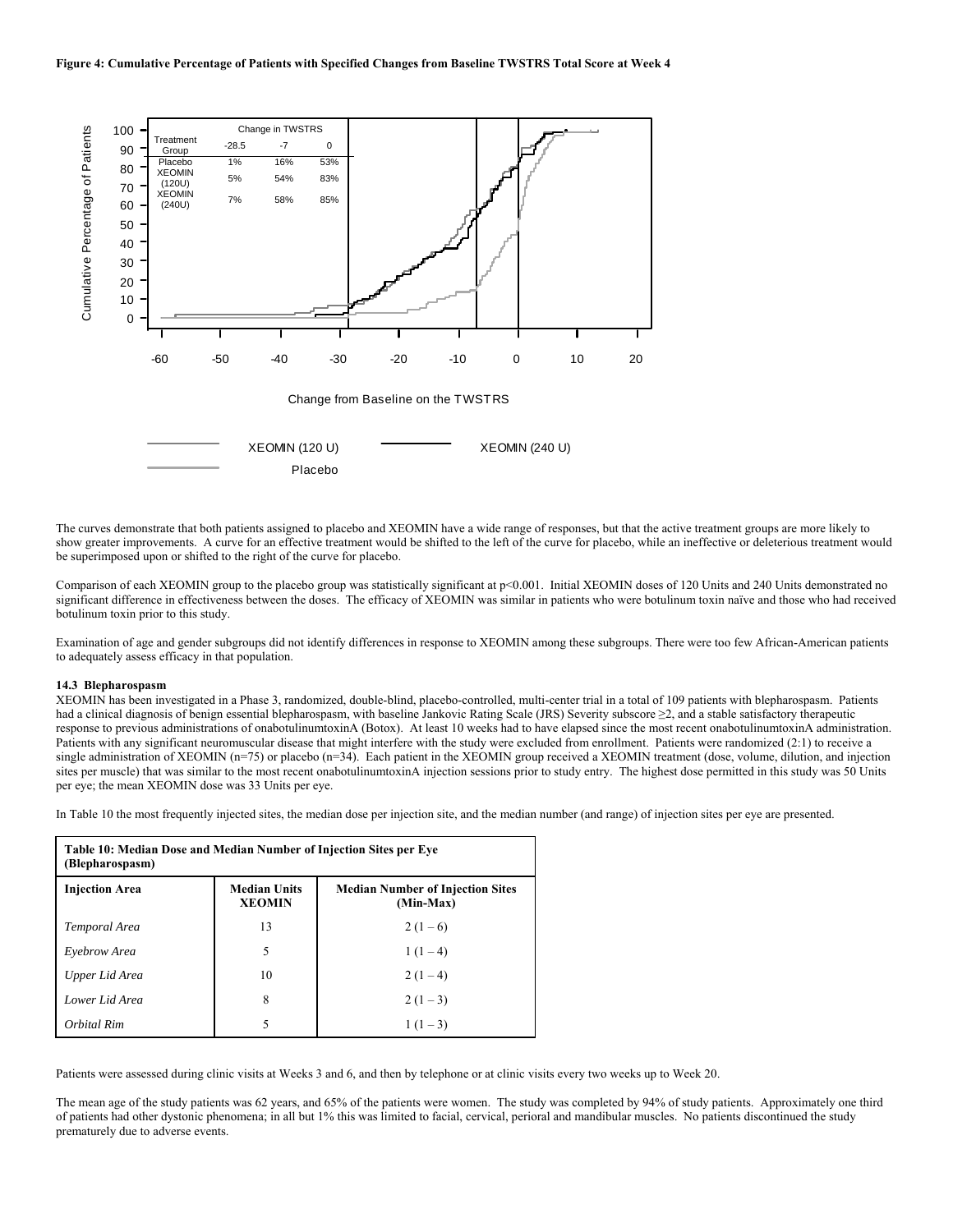The primary efficacy endpoint was the change in the JRS Severity subscore from baseline to Week 6 post-injection, in the intent-to-treat (ITT) population, with missing values replaced by the patient's most recent value (i.e., last observation carried forward). In the ITT population, the difference between the XEOMIN group and the placebo group in the change of the JRS Severity subscore from baseline to Week 6 was -1.0 (95% CI -1.4; -0.5) points. Comparison of the XEOMIN group to the placebo group was statistically significant at p<0.001.

## **Figure 5: Frequency Distribution of Changes from Baseline JRS Severity Subscore at Week 6**



Examination of age and gender subgroups did not identify substantial differences in response to XEOMIN among these subgroups. There were too few African-American patients to assess efficacy in that population.

#### **14.4 Glabellar Lines**

Two identically designed randomized, double-blind, multi-center, placebo controlled clinical trials (Studies GL-1 and GL-2) were conducted to evaluate XEOMIN for use in the temporary improvement of moderate to severe glabellar lines. The studies enrolled 547 healthy patients (≥18 years old) with glabellar lines of at least moderate severity at maximum frown. Three hundred sixty six subjects were treated with 20 Units of XEOMIN and 181 subjects were treated with placebo. Subjects were excluded if they had marked ptosis, deep dermal scarring, or an inability to lessen glabellar lines, even by physically spreading them apart. The mean age of study subjects was 46 years. The majority of patients were female (86% and 93% in Studies GL-1 and GL-2, respectively), and predominantly Caucasian (89% and 65% respectively). The study subjects received either 20 Units of XEOMIN or an equal amount of placebo. The total dose was delivered in 5 equally divided intramuscular injections of 4 Units each to specific sites (see Figure 2). Subjects were followed up for 120 days.

Investigators and subjects assessed efficacy at maximum frown on Day 30 of treatment using a 4-point scale (0=none, 1=mild, 2=moderate, 3=severe). Composite treatment success was defined as a 2-grade improvement on this scale compared to baseline for both the investigator's and subject's assessments on Day 30. The percentage of subjects with treatment success was greater on the XEOMIN arm than the placebo arm at Day 30 in both studies (see Table 11). The percentage of subjects with composite treatment success at each visit are presented in Figure 6.

### **Table 11: Treatment Success at Day 30 (at Least 2 Grades Improvement from Baseline at Maximum Frown)**

|                                                          | $GL-1$                     |                     | $GL-2$                     |                     |  |
|----------------------------------------------------------|----------------------------|---------------------|----------------------------|---------------------|--|
|                                                          | <b>XEOMIN</b><br>$(N=184)$ | Placebo<br>$(N=92)$ | <b>XEOMIN</b><br>$(N=182)$ | Placebo<br>$(N=89)$ |  |
|                                                          |                            |                     |                            |                     |  |
| Composite Treatment<br>Success <sup>®</sup>              | $111(60\%)$                | $0(0\%)$            | 87 (48%)                   | $0(0\%)$            |  |
| <b>Investigator Assessment</b>                           | 141 (77%)                  | $0(0\%)$            | 129 (71%)                  | $0(0\%)$            |  |
| <b>Subject Assessment</b>                                | 120(65%)                   | $0(0\%)$            | 101(55%)                   | $(1\%)$             |  |
| Success on both the Investigator and Subject Assessments |                            |                     |                            |                     |  |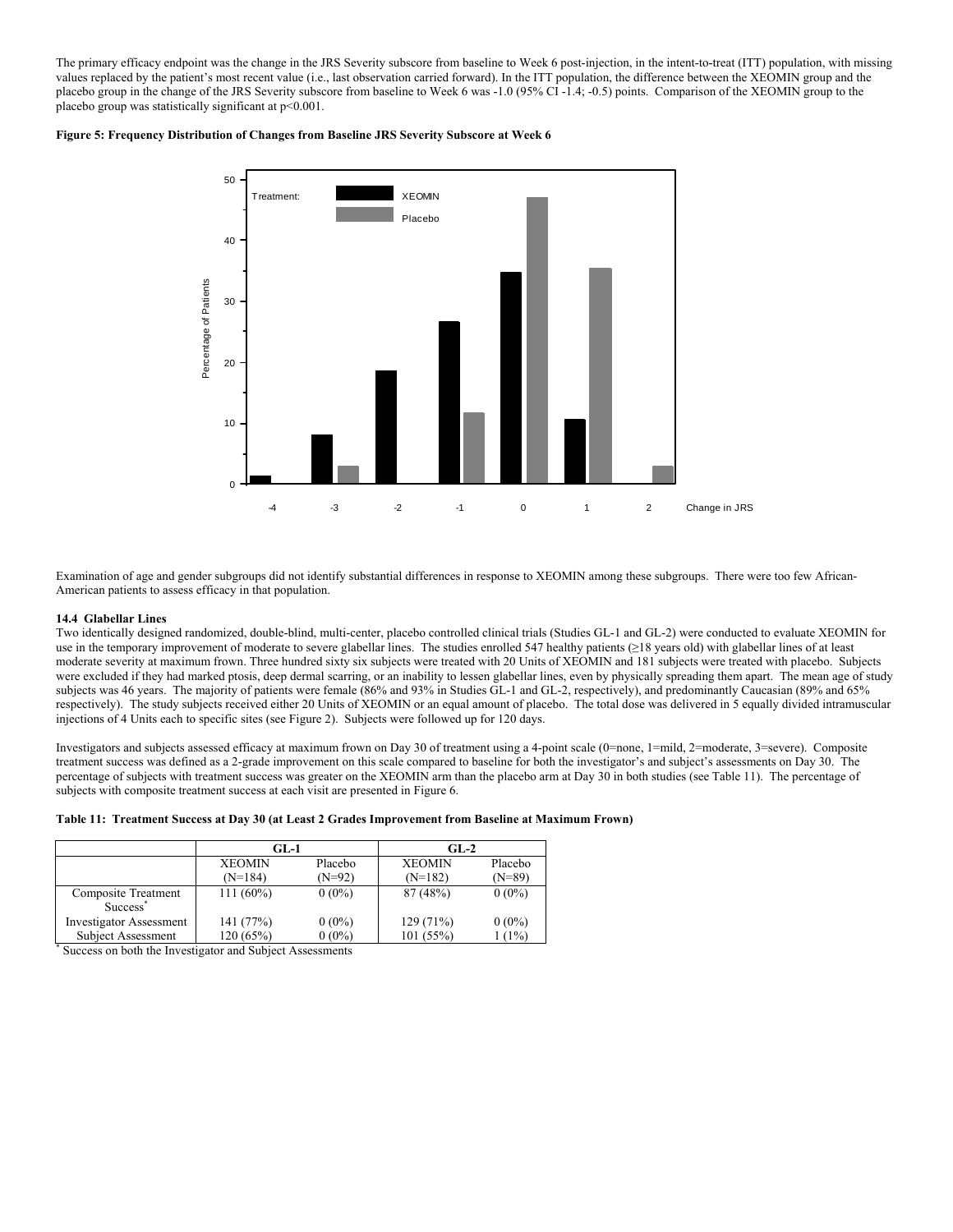

Study Day

## **16 HOW SUPPLIED/STORAGE AND HANDLING**

### **16.1 How Supplied**

Type 1 borosilicate glass single-dose vials with latex-free bromobutyl rubber closures and tamper-proof aluminum seals in the following pack sizes:

#### **Upper Limb Spasticity and Cervical Dystonia**

| Package                | <b>XEOMIN 50 Units</b> | <b>XEOMIN 100 Units</b> | <b>XEOMIN 200 Units</b> |
|------------------------|------------------------|-------------------------|-------------------------|
| single vial pack       | NDC 0259-1605-01       | NDC 0259-1610-01        | NDC 0259-1620-01        |
| Blepharospasm          |                        |                         |                         |
| Package                | <b>XEOMIN 50 Units</b> | <b>XEOMIN 100 Units</b> |                         |
| single vial pack       | NDC 0259-1605-01       | NDC 0259-1610-01        |                         |
| <b>Glabellar Lines</b> |                        |                         |                         |
| Package                | <b>XEOMIN 50 Units</b> | <b>XEOMIN 100 Units</b> |                         |
| single vial pack       | NDC 46783-161-01       | NDC 46783-160-01        |                         |

### **16.2 Storage**

Unopened vials of XEOMIN can be stored at room temperature 20°C to 25°C (68°F to 77°F), in a refrigerator at 2°C to 8°C (36°F to 46°F), or a freezer at -20°C to -10°C (-4°F to 14°F). Do not use after the expiration date on the vial.

#### **16.3 Handling**

XEOMIN is reconstituted prior to use with sterile preservative-free 0.9% Sodium Chloride Injection, USP *[see Dosage and Administration (2.6)].*

XEOMIN should not be used if the reconstituted solution has a cloudy appearance or contains floccular or particulate matter.

Any reconstituted toxin solution for injection that has been stored for more than 24 hours, as well as any unused solution for injection, should be discarded.

## **17 PATIENT COUNSELING INFORMATION**

See FDA-approved patient labeling (Medication Guide)

Provide a copy of the Medication Guide and review the contents with the patient.

#### **17.1 General**

Patients or caregivers should be advised to seek immediate medical care if swallowing, speech or respiratory disorders arise.

Previously immobile or sedentary patients should be reminded to gradually resume activities following the injection of XEOMIN. Patients should be informed that injections of XEOMIN may cause dyspnea, or mild to severe dysphagia, with the risk of aspiration *[see Boxed Warning and Warnings and Precautions (5.1, 5.3)].* 

Patients should be counseled that if loss of strength, muscle weakness, blurred vision, or drooping eyelids occur, they should avoid driving a car or engaging in other potentially hazardous activities.

Patients should be informed that injections of XEOMIN may cause reduced blinking or effectiveness of blinking, and that they should seek immediate medical attention if eye pain or irritation occurs following treatment.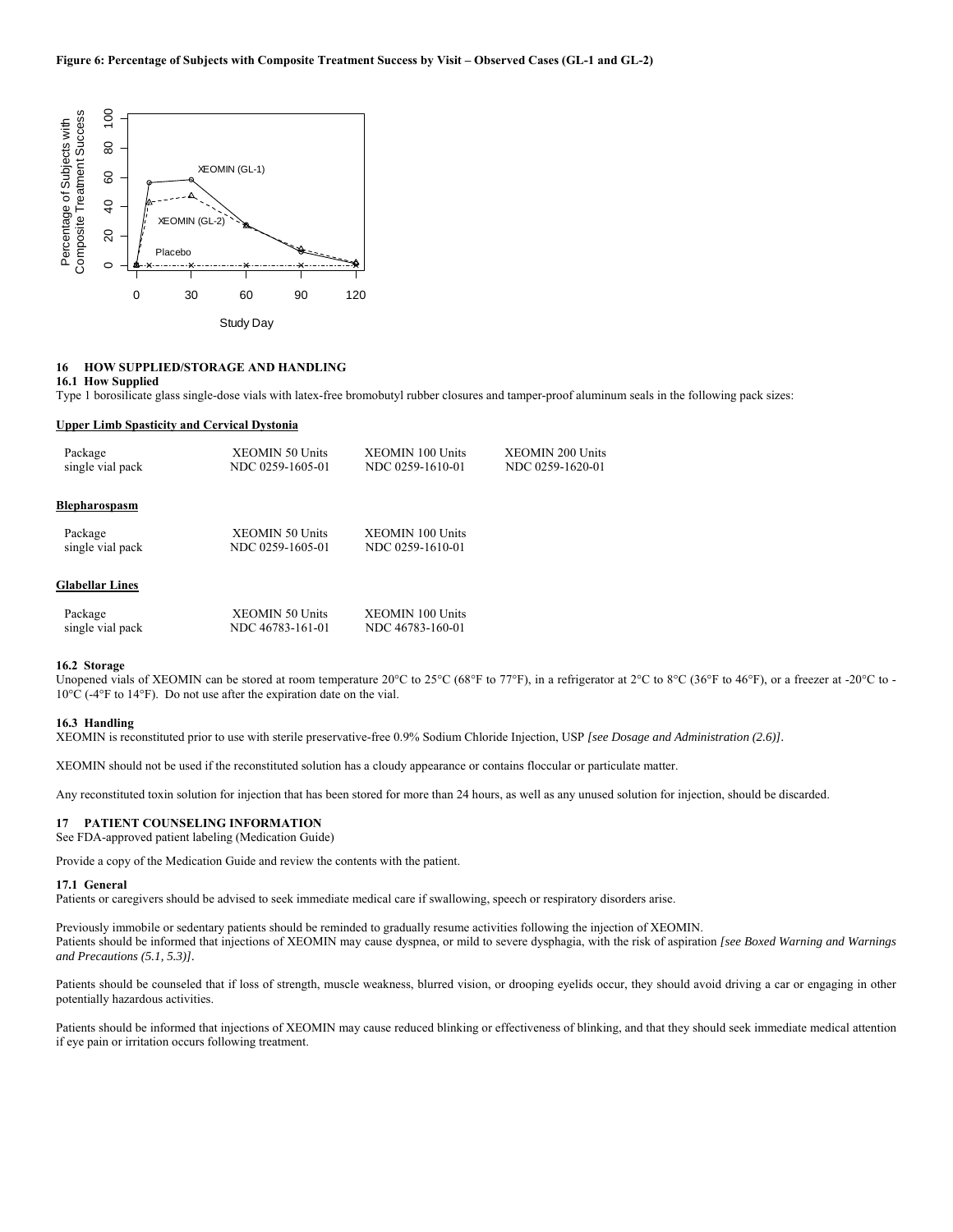Manufactured by: Merz Pharmaceuticals GmbH Eckenheimer Landstrasse 100 Frankfurt Germany U.S. License Number 1830

Distributed by: Merz Pharmaceuticals, LLC 6501 Six Forks Road Raleigh, NC 27615

and

Merz North America, Inc. 4133 Courtney Street, Suite 10 Franksville, WI 53126

© 2015 Merz Pharmaceuticals, LLC

 $\rm XEOMIN^{\circledast}$  is a registered trademark of Merz Pharma GmbH & Co  $\rm KGaA$ Patent pending.

Botox® is a registered trademark of Allergan, Inc.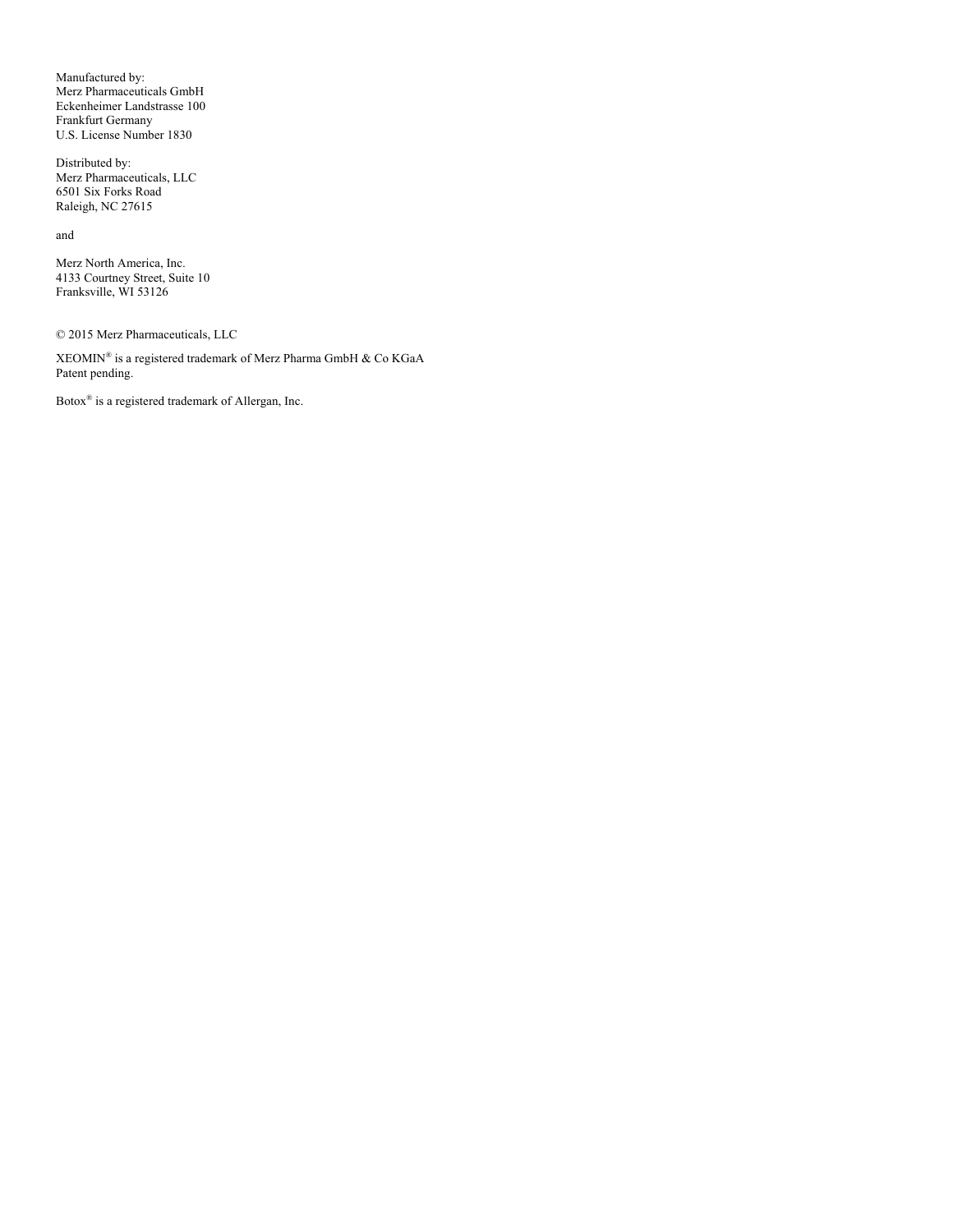# **MEDICATION GUIDE XEOMIN® (Zeo-min)**

**(incobotulinumtoxinA) for injection, for intramuscular use**

## **What is the most important information I should know about XEOMIN?**

**XEOMIN® may cause serious side effects that can be life threatening. Call your doctor or get medical help right away if you have any of these problems after treatment with XEOMIN**® **:** 

- **Problems with swallowing, speaking, or breathing**. **These problems can happen hours to weeks after an injection of XEOMIN®** if the muscles that you use to breathe and swallow become weak after the injection. Death can happen as a complication if you have severe problems with swallowing or breathing after treatment with XEOMIN**®** .
- People with certain breathing problems may need to use muscles in their neck to help them breathe. These patients may be at greater risk for serious breathing problems with XEOMIN**®** .
- Swallowing problems may last for several months. People who cannot swallow well may need a feeding tube to receive food and water. If swallowing problems are severe, food or liquids may go into your lungs. People who already have swallowing or breathing problems before receiving XEOMIN**®** have the highest risk of getting these problems.
- **Spread of toxin effects.** In some cases, the effect of botulinum toxin may affect areas of the body away from the injection site and cause symptoms of a serious condition called botulism. The symptoms of botulism include:
	- o loss of strength and muscle weakness all over the body
	- o double vision
	- o blurred vision and drooping eyelids
	- o hoarseness or change or loss of voice
	- o trouble saying words clearly
	- o loss of bladder control
	- o trouble breathing
	- o trouble swallowing
- These symptoms can happen hours to weeks after you receive an injection of XEOMIN**®** .

These problems could make it unsafe for you to drive a car or do other dangerous activities. See "What should I avoid while receiving XEOMIN<sup>®</sup>?"

# **What is XEOMIN?**

XEOMIN**®** is a prescription medicine that is injected into muscles and used:

- to treat increased muscle stiffness in the arm of adults with upper limb spasticity.
- to treat the abnormal head position and neck pain with cervical dystonia (CD).
- to treat abnormal spasm of the eyelids (blepharospasm) in adults who have had prior treatment with onabotulinumtoxinA (BOTOX).
- to improve the look of moderate to severe frown lines between the eyebrows (glabellar lines) in adults for a short period of time (temporary).

It is not known whether XEOMIN**®** is safe or effective in children.

# **Do not take XEOMIN if you:**

- **.** are allergic to XEOMIN<sup>®</sup> or any of the ingredients in XEOMIN<sup>®</sup>. See the end of this Medication Guide for a list of **ingredients in XEOMIN® .**
- had an allergic reaction to any other botulinum toxin products such as rimabotulinumtoxinB (MYOBLOC<sup>®</sup>), onabotulinumtoxinA (BOTOX®, BOTOX® COSMETIC), or abobotulinumtoxinA (DYSPORT®).
- have a skin infection at the planned injection site.

# **Before receiving XEOMIN, tell your doctor about all of your medical conditions, including if you:**

- have a disease that affects your muscles and nerves (such as amyotrophic lateral sclerosis [ALS or Lou Gehrig's disease], myasthenia gravis or Lambert-Eaton syndrome). **See "What is the most important information I should know about XEOMIN® ?"**
- have had any side effect from any other botulinum toxin in the past
- have a breathing problem, such as asthma or emphysema
- have a history of swallowing problems or inhaling food or fluid into your lungs (aspiration)
- have bleeding problems
- have drooping eyelids
- have plans to have surgery
- have had surgery on your face
- are pregnant or plan to become pregnant. It is not known if XEOMIN<sup>®</sup> can harm your unborn baby.
- are breastfeeding or plan to breastfeed. It is not known if XEOMIN<sup>®</sup> passes into breast milk.

Tell your doctor about all the medicines you take, including prescription and over-the-counter medicines, vitamins and herbal supplements.